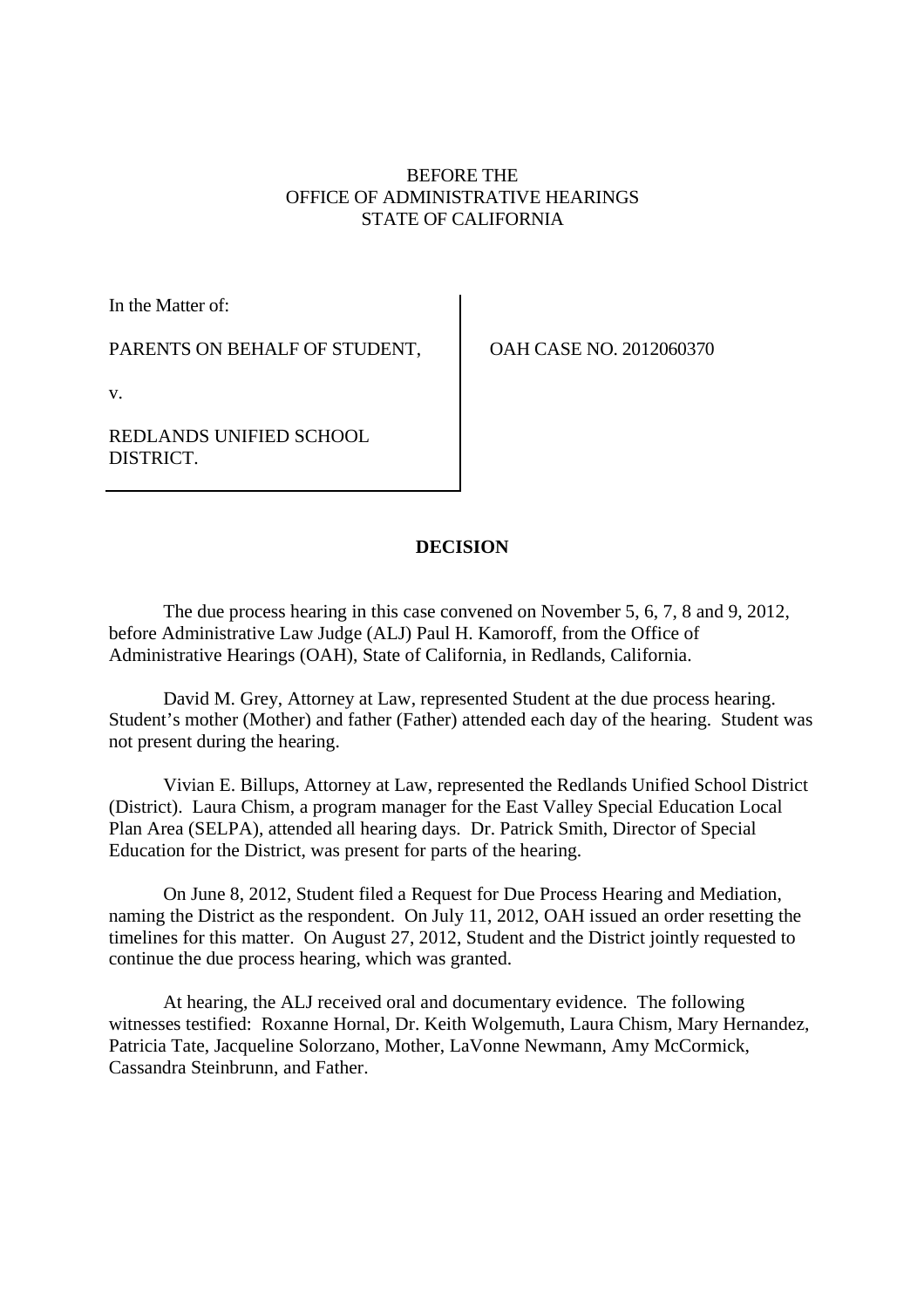At the request of the parties, the record remained open for the submission of written closing arguments. The parties filed their closing briefs on November 29, 2012. The matter was submitted on November 29, 2012.

### ISSUES

The issues for hearing and decision in this matter are as follows:

1) Whether the District denied Student a free appropriate public education (FAPE) by failing to consider, develop and use Student's preferred mode of communication in Student's May 21, 2012, individualized education program (IEP).

2) Whether the (a) services and (b) placement offered in the May 21, 2012 IEP offered Student a FAPE.<sup>1</sup>

Student seeks reimbursement for the cost of nonpublic school placement and other costs, compensatory education and services, and orders compelling the District (1) to convene an IEP meeting to draft appropriate goals for all areas of need, (2) to place Student in an appropriate school program, (3) to provide appropriate costs for transportation, and (4) to produce documents.

#### CONTENTIONS

Student is hard-of-hearing. She has a cochlear implant in each ear which has worked remarkably well, so that Student only has minor hearing and speech delays. The District held an IEP meeting on May 21, 2012, relating to Student's preschool program for the 2012- 2013 school year. At this meeting, Mother requested that the District provide a regular education preschool classroom for Student. The District offered Student a placement in the Redlands Special Education Early Development preschool classroom (RSEED).

Student contends that the District denied her a FAPE by failing to offer a program which utilized Student's preferred mode of communication of oral language, by failing to offer appropriate goals, services and accommodations, and by offering a placement which was too restrictive. Student contends that, as a hard-of-hearing pupil, California statutes guarantee that her special education program provides instruction in her preferred mode of communication, with appropriate peer models and in the least restrictive environment. Student further contends that placement in a regular education classroom with typically developing peers is the sole placement that meets this standard for Student.

In response, the District points to the excellent progress that Student has made in RSEED, which she attended from December 2011 through June 2012. The District also

<sup>&</sup>lt;sup>1</sup> Student's issue two is separated into two parts for clarification.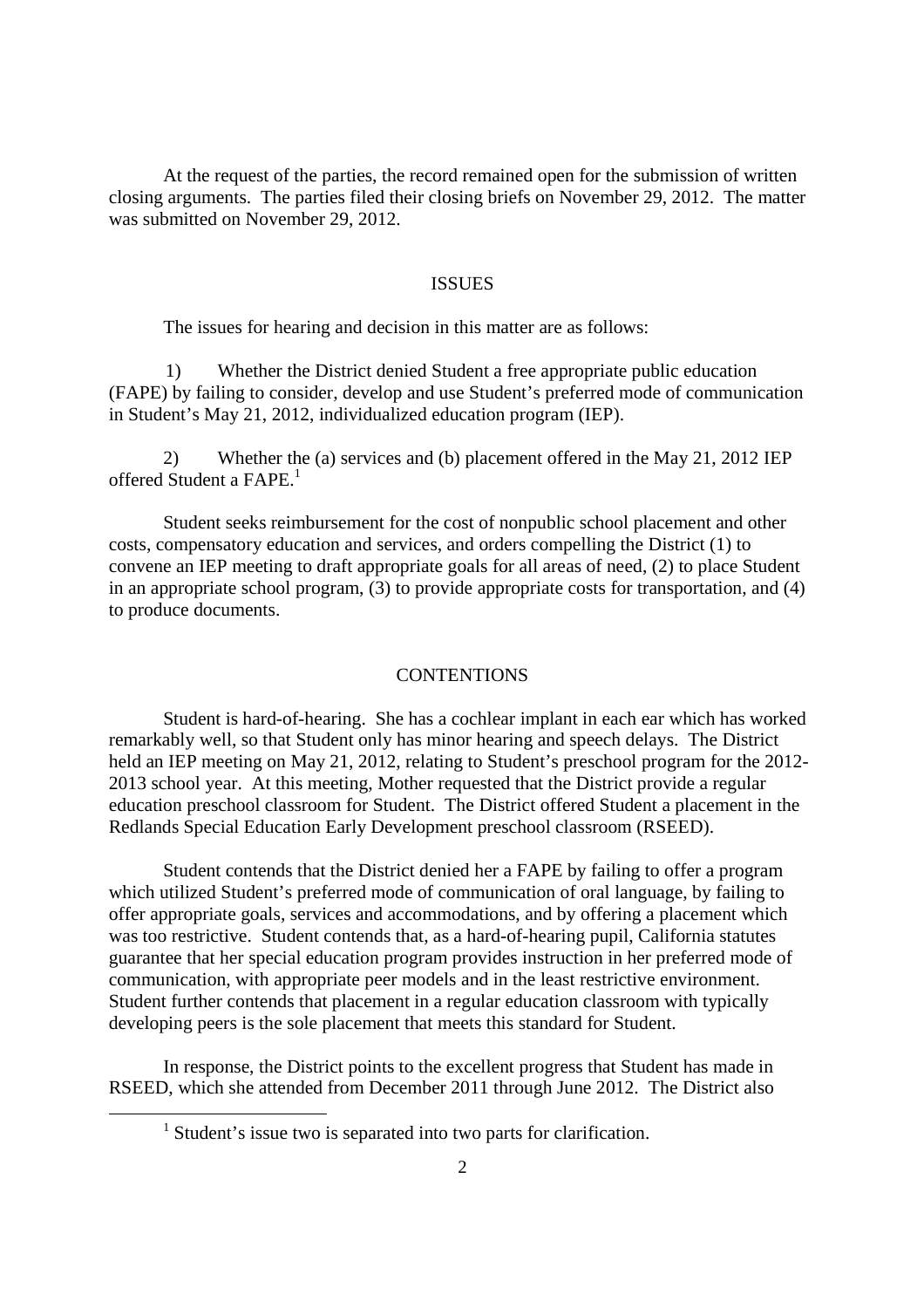points out that RSEED utilizes oral language as its primary mode of communication. The District disagrees that Student's IEP team failed to develop appropriate goals, services and accommodations. Finally, the District agrees that Student should be educated in a regular education classroom with her typically developing peers. In this vein, the District asserts that RSEED is a regular education classroom.

Based upon the following Findings of Fact and Conclusions of Law, this Decision determines that the District did not commit procedural violations of special education law as regards the preferred mode of communication of Student and the development of her IEP goals, services, and accommodations. Finally, the Decision determines that RSEED is not the least restrictive environment for Student, which created a substantive FAPE denial.

#### FACTUAL FINDINGS

## *The Student*

1. The Student in this matter is a four-years-and-four-month-old female who currently is a preschool pupil at a Montessori private school (Montessori). Student qualifies for special education as a pupil who is hard-of-hearing. Student resides with her family in a home that is within the confines of the District. Student's family has a history of hearing impairment and her maternal great grandparents were each hard-of-hearing and communicated through the use of sign language.

2. Student was born with congenital, profound hearing loss in both ears. At the age of 2 months, Student received hearing aids. A hearing aid is an electronic device that brings amplified sound to the ear and consists of a microphone, amplifier and receiver. At the age of three months, Student started receiving auditory-verbal therapy from Patricia Tate, a certified Auditory-Verbal Therapist. Auditory-verbal therapy (AVT) is a methodology that teaches a hearing-impaired child how to use a hearing aid or cochlear implant to understand speech and learn to talk. The principles of AVT stress the acquisition of spoken language, full mainstreaming into the regular education system, and parental involvement in helping the child to listen and speak. Ms. Tate provided AVT to Student until she turned three years of age, first as an employee of the San Bernardino County Schools, then as an employee of the District's early start program. Following Student's third birthday, Ms. Tate provided her deaf and hard-of hearing (DHH) consultative services, as a licensed non-public agency and funded by the District.

3. In September 2009, at the age of 13 months, Student underwent surgery for a cochlear implant on her right ear. In April 2010, she received her second cochlear implant on her left ear. A cochlear implant is a medical device designed to assist individuals with severe to profound hearing loss to interpret speech and sounds. A cochlear implant has external and internal components. The external components include a microphone, a speech processor and a transmitting coil. The internal components include a receiver/stimulator that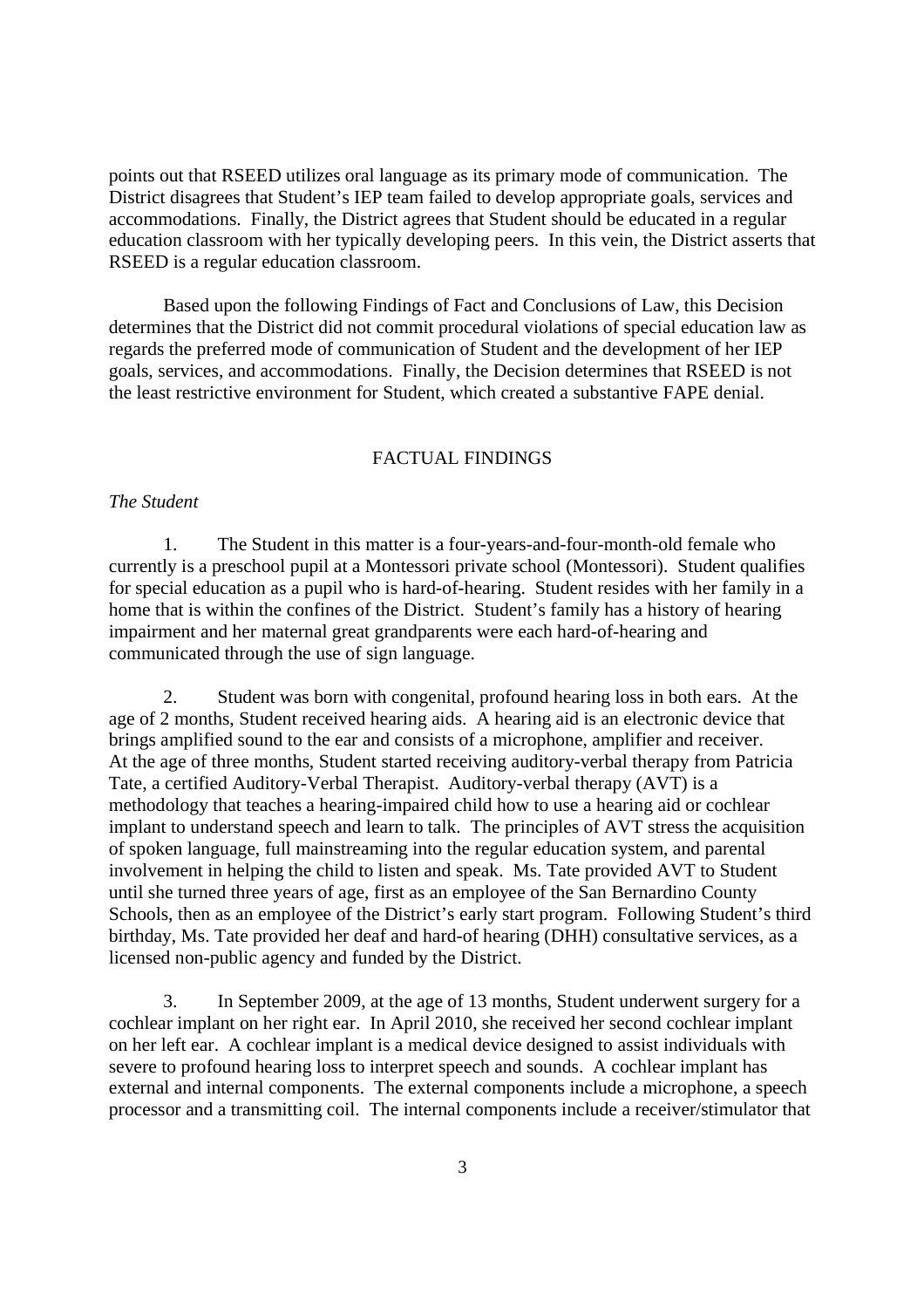is located directly under the skin and an array of electrodes, implanted in the cochlea, that emit electrical charges to stimulate the auditory nerve fibers.

4. At the age of two years, Student began receiving speech services from the Truesdail Center for Communicative Disorders at the University of Redlands (Truesdail), in the aural rehabilitation clinic. The speech services were provided under the supervision of Dr. Keith Wolgemuth, who is an audiologist, speech pathologist, and associate professor in communicative disorders at the University of Redlands. Truesdail has provided Student speech therapy for an hour per week since Student first began receiving services from Truesdail, which has been funded independent of the District.

5. Since receiving the cochlear implant, Student has made remarkable progress in her abilities relating to receptive and expressive communication. A year after the second implant surgery, the District conducted an evaluation which showed that Student's expressive language level was nine months behind her chronological age, and advanced in regards to her hearing age. In May 2011, Ms. Tate recorded Student's receptive communication abilities to be four months behind her chronological age.

6. Student is an oral-deaf person. Her chosen mode of communication is spoken English. She does not use sign language and she is not adept at reading lips. Rather, Student has been raised, and educated, using solely oral language.

7. Student has certain unique needs caused by her hearing impairment. She can experience difficulty in areas of speech articulation, and will sometimes substitute or omit certain consonants. She also has difficulty hearing a speaker when there is background noise.

# *The 2011-2012 School Year*

8. Student first began receiving special education from the District when she turned three years of age, which was during the 2011-2012 school year. Almost immediately upon Student entering the District, a dispute arose between Parents and the District which resulted in a Settlement Agreement dated October 26, 2011 (Agreement). As a result of the Agreement, in December 2011, Student began attending the District's RSEED program, which was taught at Lugonia Elementary School by Roxanne Hornal.

9. Student attended RSEED through the end of the 2011-2012 school year. This class consisted of 14 students, one teacher, and three aides. All 14 students in the RSEED class had IEP's; seven were eligible under some form of intellectual disability (ID), including at least two students who had Down's Syndrome. The remaining seven students included Student, a student with a visual impairment, and the remaining pupils were IEP eligible due to a speech and language impairment (SLI). The District assisted Student with a personal FM system, which has two main parts: a microphone for the person speaking (usually the teacher) and a receiver that delivers the voice signal to the hearing aid or cochlear implant of the pupil.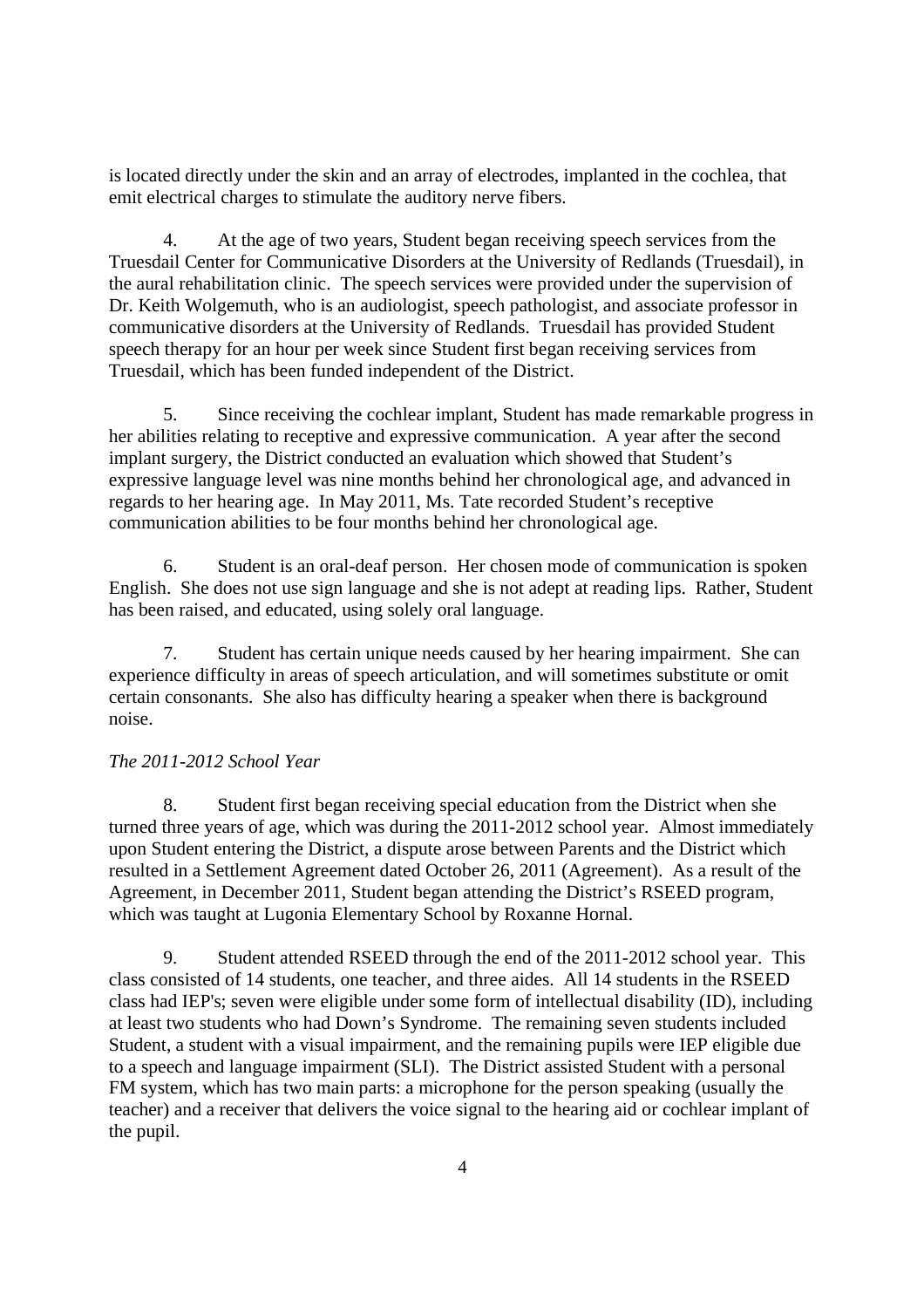10. Student attended RSEED Monday through Friday, from 8:00 a.m. to 10:45 a.m. The District provided weekly, group speech therapy by a speech and language pathologist (SLP), and weekly, occupational therapy, by a registered occupational therapist (OTR), to all students in the RSEED class. The District provided Student an additional 30 minutes of small group speech therapy every week. In addition to these services, Student continued to receive 60 minutes of speech therapy from Truesdail every week, and an hour, weekly of AVT services from Jacqueline Solorzano, funded independently from the District.

11. Student progressed remarkably well during the 2011-2012 school year. She performed at or above her chronological age level on academic tasks. She was cooperative and participated during class. Other than exhibiting some areas of articulation delay, Student was not manifesting any area of deficit by the end of the 2011-2012 school year.

## *The May 21, 2012 IEP*

12. On May 21, 2012, at the close of the 2011-2012 school year, the District held an annual IEP meeting for Student. The purpose of the meeting was to establish Student's special education program for the 2012-2013 school year, which was preschool for Student. The following people attended the IEP meeting: Mother; Father; Cassandra Steinbrunn, who served as Student's case carrier and represented the District as an Administrator Designee; Patricia Tate; LaVonne Newmann, who is the District's SLP; Roxanne Hornal; and, Jacqueline Solorzano.

13. The team reviewed Student's present levels of performance and progress pertaining to her previous goals, all which were in the area of speech. Student achieved three goals and partially achieved one prior goal. The IEP team developed four new goals. Two goals addressed specific areas of articulation deficit in regards to correctly producing various consonant sounds. One goal addressed Student's self-advocacy in utilizing the FM system. The fourth goal addressed Student's language in regards to the use of pronouns.

14. Based upon Student's present levels of performance, and to meet her new goals, the team offered the following special education related services:

- a) Language, Speech and Hearing (sometimes LSH), at 30 minutes, one time weekly;
- b) DHH Itinerant Consultation, at 30 minutes, one time monthly.

15. In addition, the May 21, 2012 IEP included accommodations designed to assist Student in the classroom. These accommodations included the following: (1) carryover materials as needed; (2) consultation and collaboration with the SLP; and (3) support from special services. The team also offered Student assistive technology, including the FM system.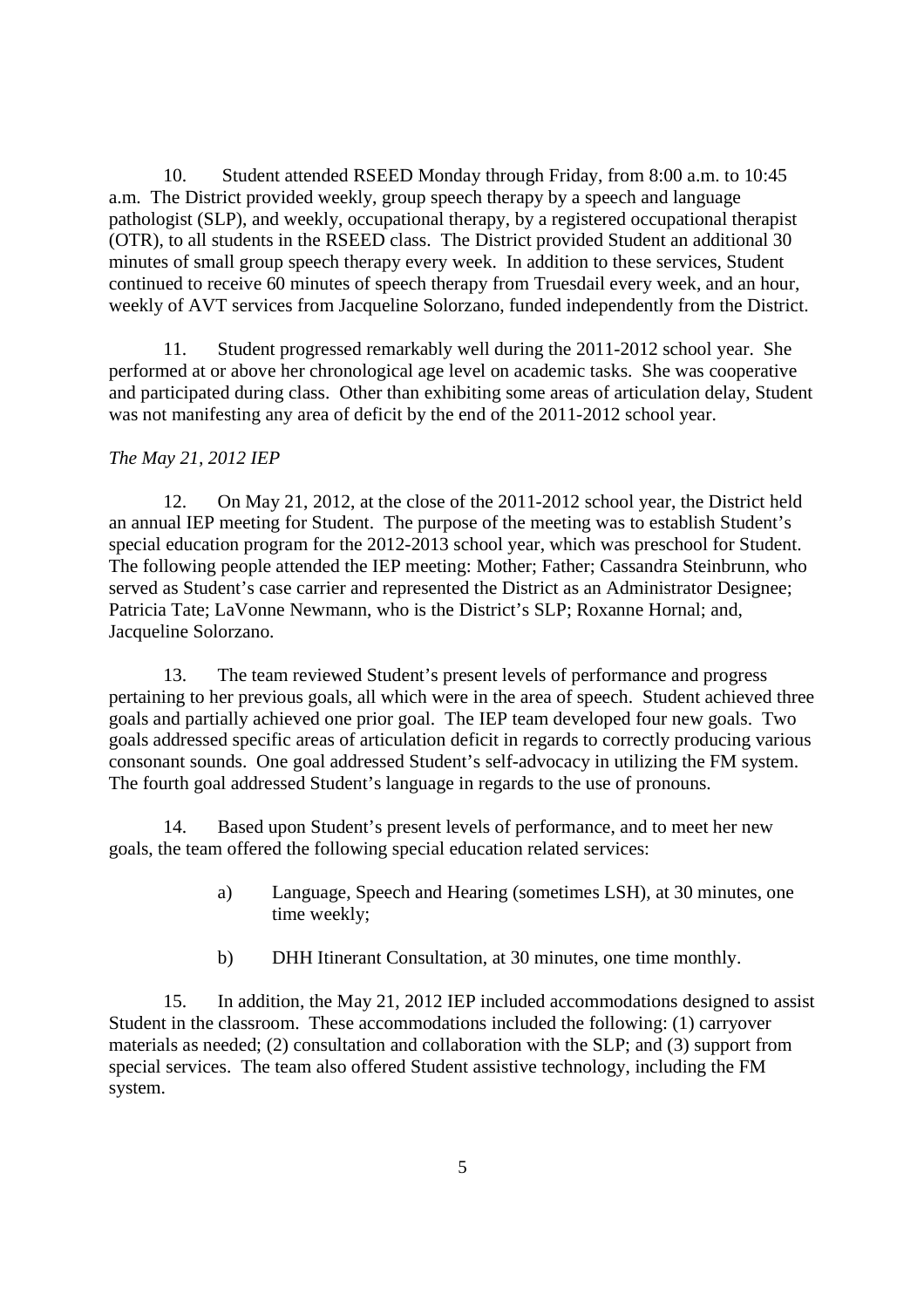16. Finally, the May 21, 2012 IEP offered Student continued participation in the RSEED classroom. Parents voiced their dissent to the placement offer and requested that the District instead provide Student placement in a private, regular education preschool. The District declined to discuss private school options for Student, and Parents did not sign their consent to the IEP.

### *Conduct Following the IEP Meeting*

17. On June 8, 2012, Parents, through counsel, filed a Complaint and Request for Mediation (Complaint) with OAH, and properly served a copy of the Complaint on the District. The Complaint outlined Student's dissent to the May 21, 2012 IEP, and Student's intent to seek reimbursement for private school placement based upon a FAPE denial.

18. On June 13, 2012, Laura Chism, Due Process Program Manager for the East Valley SELPA, filed with OAH a Notice of Representation for the District, and properly served a copy of this notice on Student's counsel.

19. On June 15, 2012, Student's counsel sent an email to Ms. Chism wherein he reiterated Student's disagreement with the District's placement offer, and Student's intent to seek reimbursement from the District for private school placement, and related costs.

20. On June 19, 2012, Ms. Chism responded by email to Student's counsel, wherein she indicated an understanding of Student's position and proposed remedies.

## *Roxanne Hornal's Testimony*

21. Roxanne Hornal testified on behalf of the District during the hearing. Ms. Hornal is a credentialed special education teacher. She received a bachelor of arts in general courses from the San Bernardino Valley College in 1999, and a master's of arts in special education from the California State University, San Bernardino in 2003. Ms. Hornal has been employed by the District for the past eight years as a preschool special education teacher. Prior to working for the District, she was employed for five years by San Bernardino County Schools as a preschool special education teacher. Ms. Hornal is not credentialed to teach classes that are solely for deaf and hard-of-hearing pupils. Ms. Hornal's present job title is preschool special education teacher.

22. Ms. Hornal taught the RSEED class at Lugonia Elementary School during the 2011-2012 school year. She is very familiar with Student, having directly taught her from December 2011 through June 2012. She teaches the same RSEED class presently, during the 2012-2013 school year. This is the same placement which the District offered to Student in the May 21, 2012 IEP.

23. The pupils who attend RSEED range from three to four years of age. Accordingly, some pupils who attended the RSEED class for the 2011-2012 school year have aged out of the program and are now attending various kindergarten programs. These pupils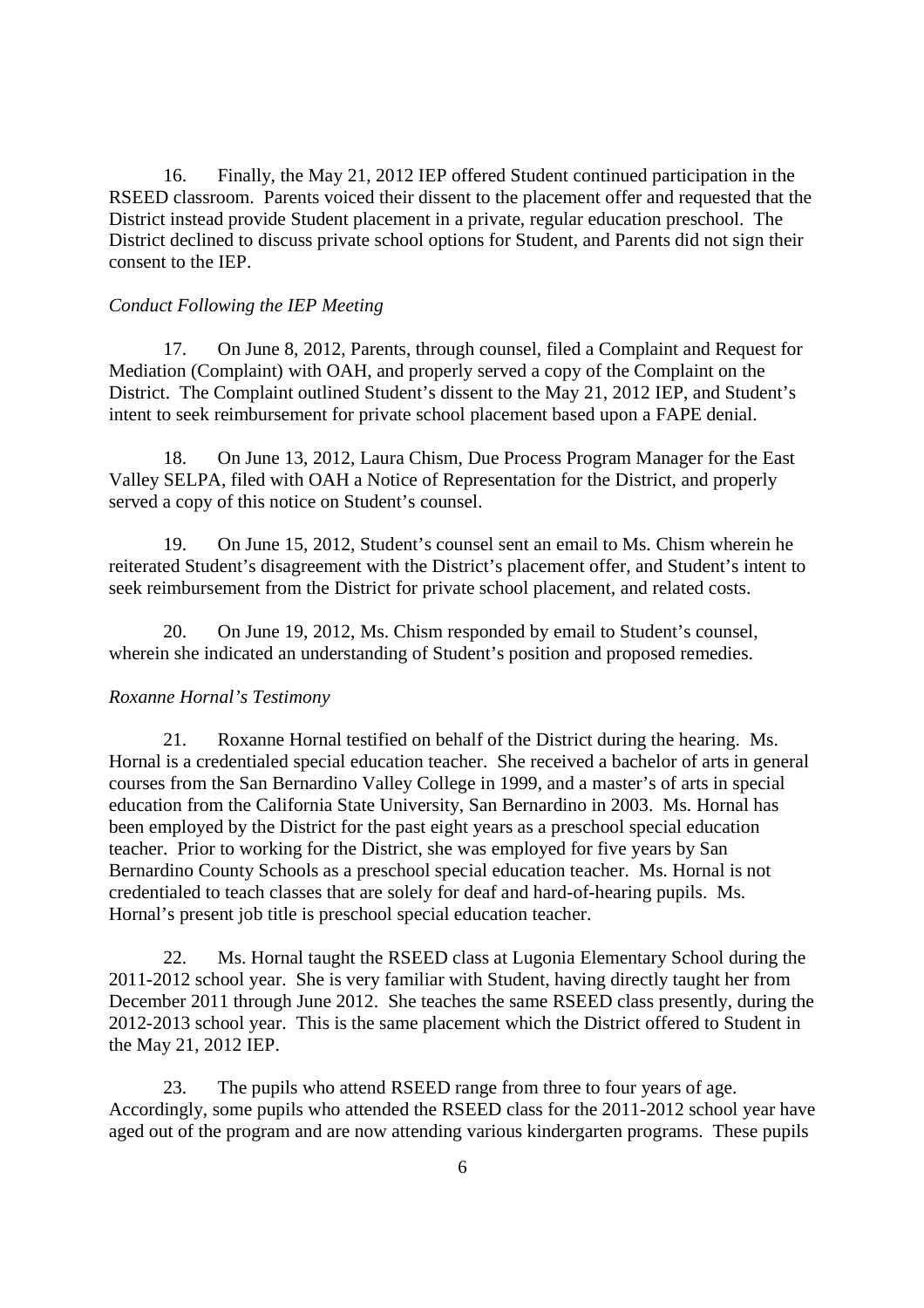have been replaced with incoming students. Otherwise, the RSEED class Ms. Hornal taught during Student's attendance from December 2011 through June 2012 is almost identical to the RSEED class that the District offered Student for the 2012-2013 school year.

24. RSEED is a special education preschool class and is set up accordingly. In addition to Ms. Hornal, there are three full time adult aides in the classroom. During both the 2011-2012 and the 2012-2013 school years, there were 14 students in the RSEED class. The classroom is divided into four centers for small group work, with an adult at each center, with various activities located at each center. For example, one center uses the multisensory approach in Handwriting Without Tears to work on pupils' writing and fine motor skills. In addition, RSEED had, as an imbedded service for all of its students, an OTR and a SLP who visited and provided services to the class each week. In addition to the related services included in their respective IEP's, each student also received weekly occupational therapy (OT) and weekly, group speech and language (sometimes S/L) therapy, as part of RSEED.

25. During the 2011-2012 school year, one pupil was exited from her IEP towards the end of the school year, but was permitted by the District to remain in RSEED for the remainder of the school year. Other than this sole pupil, every student who attended RSEED during the 2011-2012 school year had an IEP. All 14 pupils who attended RSEED during the 2012-2013 school year also had an IEP.

26. Ms. Hornal described that the areas of IEP eligibility of pupils who attended RSEED were intentionally distinct and specific. Seven students had cognitive impairments and/or severe developmental delays. Seven students had articulation difficulties. She described that each pupil with an articulation delay qualified for an IEP under the eligibility category of  $SLI<sup>2</sup>$ . The purpose of this distinct make-up of students was for the more severe IEP students to benefit from the lesser severe IEP students. Ms. Hornal described that the SLI students were utilized as peer models for their more severely impacted classmates.

27. Ms. Hornal described Student as a delightful, bright and outgoing pupil who enjoyed helping the teacher, aides, and her peers. She participated in every facet of Ms. Hornal's class and was often used as a role-model for her peers. She progressed quickly on her IEP goals and performed well in all aspects of this class, including academic and nonacademic tasks. Ms. Hornal described that, due to its high adult-to-student ratio, RSEED was able to provide materials and curriculum at each pupils' ability level. Student easily accomplished assignments which were on par with her chronological age and which were identical to the curriculum being utilized in regular education preschools.

 $2$  All of the SLI students described by Ms. Hornal did have articulation difficulties. However, during the 2011-2012 school year, two of these students were eligible under a different handicapping category than SLI. One student, who was blind, was eligible under vision impairment, and Student was eligible for special education and related services as hearing impaired.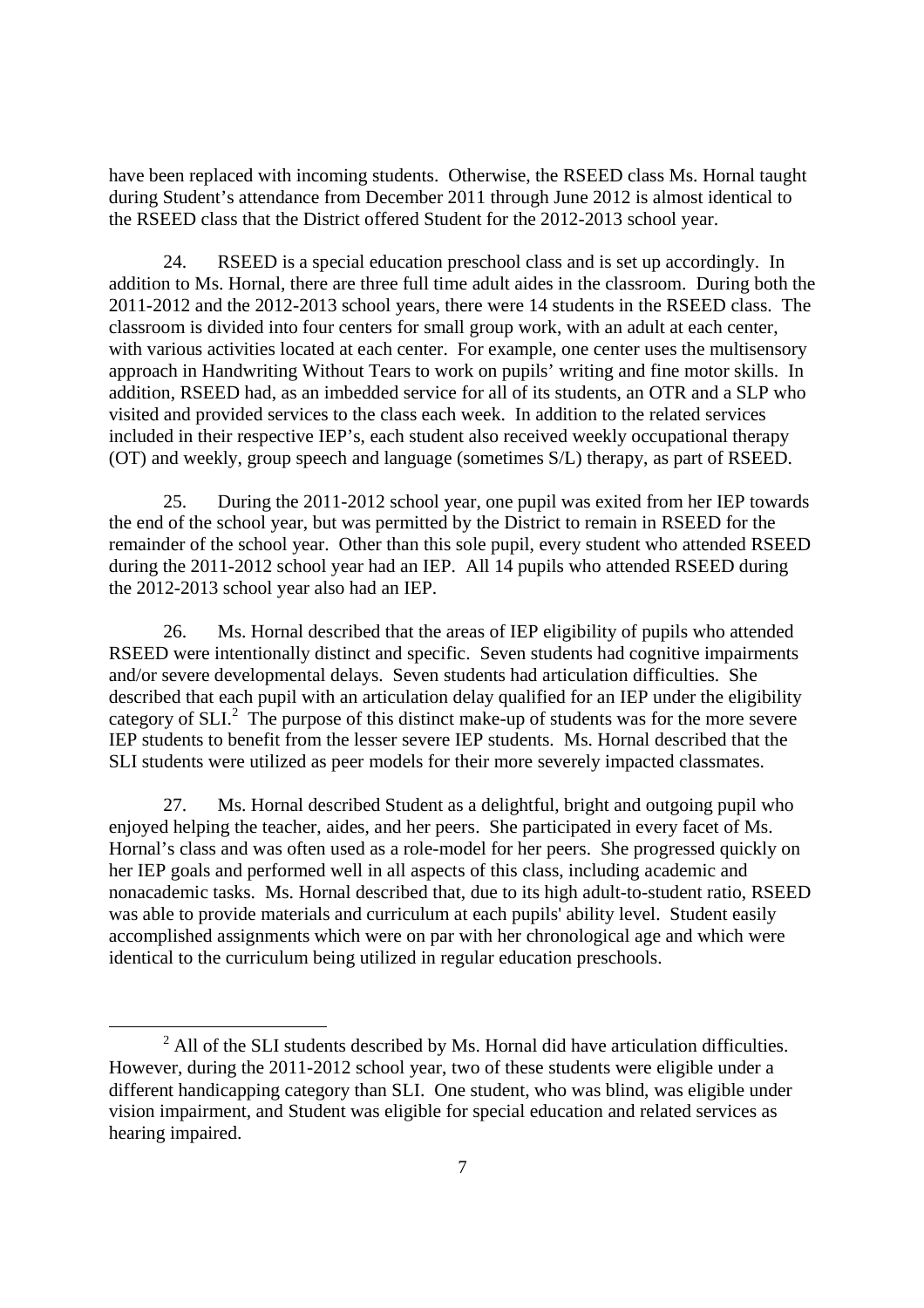28. Ms. Hornal utilized oral communication in the RSEED class. While she has, on occasion, taught RSEED pupils American Sign Language (sometimes ASL) hand-signs for various alphabet letters, this is part of a regular education preschool curriculum and not part of a communication modality taught in RSEED. Student was the only pupil who attended RSEED who was deaf and/or hard-of-hearing.

29. Ms. Hornal recalled that, other than the FM receiver which Student sometimes wore, Student appeared in every way to be a typically developing student. Ms. Hornal believes that, as of the May 21, 2012 IEP meeting, Student possessed the academic and nonacademic skills necessary to be fully mainstreamed with her typically developing peers.

Ms. Hornal presented as a caring and competent special educator who provided helpful and reliable testimony.

### *The State Preschool*

31. The District does not have regular education preschools. However, Lugonia Elementary School houses a state preschool classroom, which is located next to the RSEED classroom.<sup>3</sup> This class was taught by Amy McCormick during the 2011-2012 and 2012-2013 school years. Ms. McCormick testified as a witness for the District.

32. Ms. McCormick is a certified child development specialist who has taught the state preschool class since 2001. She described her class as a regular education classroom consisting of 24 pupils, herself, and one aide. She described that her class utilizes traditional, regular education preschool curriculum and materials. However, it is not uncommon for the state preschool to have IEP students, and her class had two IEP eligible students during the 2011-2012 school year. One student was IEP eligible under autism and the other as SLI. Both IEP students were able to receive related services on a pull-out basis while attending the state preschool. However, the state preschool does not have access to the OTR and SLP or the weekly S/L and OT services which are imbedded in RSEED.

33. Ms. McCormick's regular education preschool class shared a common area with RSEED during a daily morning break and a lunch recess. During recess and breaks, pupils from the state preschool would interact with the RSEED students. Ms. McCormick was often assigned to supervise both classes during lunch recess. The two classes were also

<sup>&</sup>lt;sup>3</sup> Chapter 308, Statutes of 2008 Assembly Bill 2759, created the California State Preschool program. This program consolidated the funding for State Preschool, Prekindergarten and Family Literacy, and General Child Care center-based programs serving eligible three- and four-year-old children to create the California State Preschool Program. The program provides both part-day and full-day preschool services, along with meals to children, parent education, and referrals to health and social services for families. When a school district does not have regular education preschools, such as the District, children who are age three are eligible for the State Preschool Program if the family's adjusted income does not exceed the income ceilings established by the State Department of Education.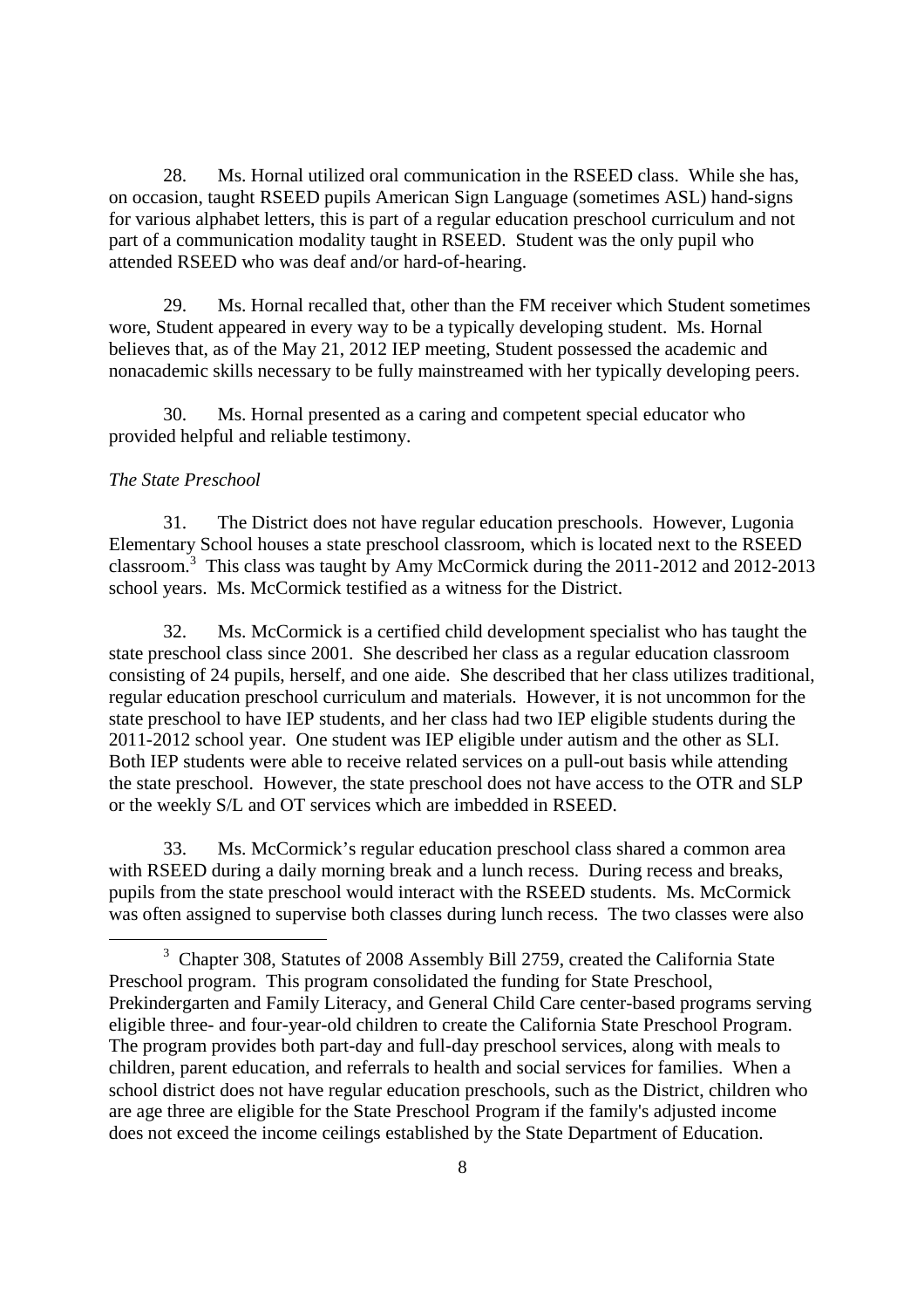combined for special occasions such as holiday presentations. Also, on occasion, various pupils from RSEED would join the state preschool class for story-time. Student was one of these pupils. Based upon Student's occasional visit to Ms. McCormick's class, along with her frequent observations of Student during lunch, Ms. McCormick is familiar with Student.

34. While in her classroom, Ms. McCormick observed Student participating with typically developing peers, raising her hand at appropriate times to ask questions regarding a story which had just been read aloud and, overall, acting and behaving as a typical student. Ms. McCormick commented that she believed Student's conduct was more advanced than many of the typically developing pupils who attended the state preschool. Ms. McCormick described similar conduct during lunch recess, where she observed Student playing with other students, initiating conversation with peers and adults, and acting at all times in an age appropriate manner.

35. Although Ms. McCormick has never assessed Student, she described her review of Student's Desired Results Developmental Profile (DRDP). The DRDP is used to observe, assess, and report on the development of preschool age children. The DRDP is generally used to assess preschool students with IEP's. Ms. McCormick commented that Student's results on the DRDP exceeded the results of many of her typically developing peers who attended the state preschool.

36. Given her observations of Student, Ms. McCormick shared Ms. Hornal's opinion that Student would be appropriately placed in a regular education preschool class for the 2012-2013 school year.

### *Student's Speech Delays*

37. On May 17, 2011, the District conducted a speech and language assessment for Student.<sup>4</sup> The assessment was conducted by Sue Stuedemann, M.A. CCC-SLP, who is a licensed SLP. The District's assessment included a review of records, observations, parent interview, and a variety of standardized tests which assessed Student's speech development, oral motor skills, voice fluency, hearing, auditory comprehension, expressive communication, and expressive vocabulary.

38. The District's assessment found no delays in any area other than hearing and speech. Speech delays are characterized by articulation deficits, while language delays are generally characterized by communication deficits. By all accounts, Student does not have a language delay. Each witness who was familiar with Student testified, and the District's assessment corroborated, that Student utilized verbal communication, both expressively and receptively, in a manner that was commensurate with her typically developing peers. Rather, the District's assessment identified articulation errors, all which related to Student's

<sup>&</sup>lt;sup>4</sup> California uses the term "assessment" in lieu of "evaluation." The terms mean the same and are often interchanged within special education.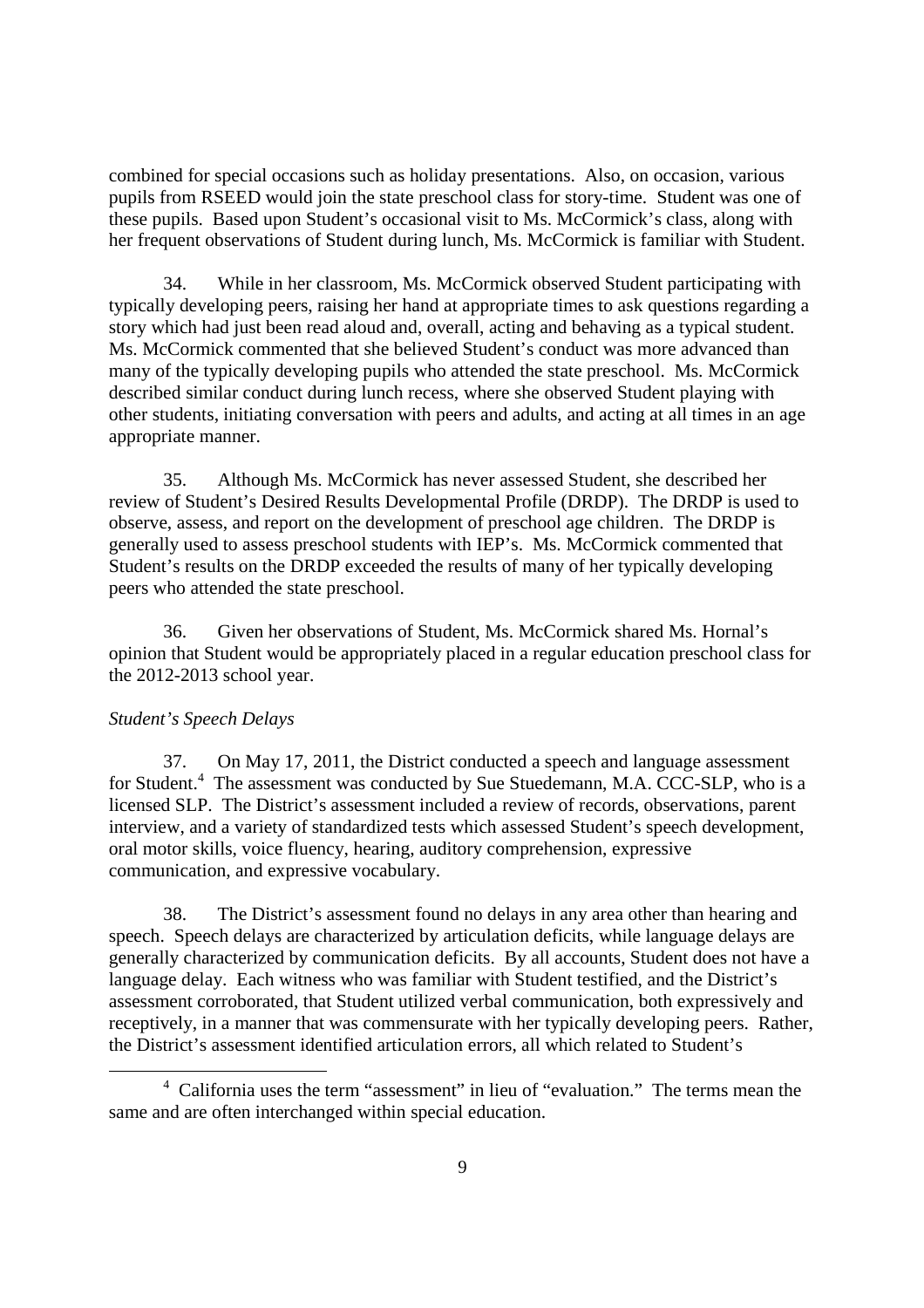difficulties producing various consonant sounds. Pursuant to this finding of articulation delays, the District's assessor found that Student was eligible for speech and language therapy as a related service.

39. Based upon this assessment, the District offered Student 30 minutes per week of LSH therapy in her initial IEP of June 2, 2011. In December 2011, pursuant to the Agreement, the District began providing LSH as a related service to Student when she began attending RSEED. The LSH services were provided to Student on a pull-out basis, by the District's SLP, LaVonne Newmann.

40. LaVonne Newmann testified on behalf of the District. She has been a SLP for the District since 2003, where she has provided speech and language assessments and services almost exclusively to pupils aged three-to-five years old. Ms. Newmann earned a bachelor of science in communicative disorders from the University of Redlands in 1978, and a master's of science in communicative disorders from the University of Redlands in 1979. Prior to working for the District, she worked as a special education teacher for the Newport-Mesa Unified School District and an SLP for the Corona-Norco Unified School District. Ms. Newmann first met Student in December 2011, and was Student's LSH therapist while Student attended RSEED, through June 2012.

41. Ms. Newmann attended the May 21, 2012 IEP meeting. She was an active participant during the meeting and was directly responsible for reviewing Student's past speech goals, where she explained that Student had met three of four annul IEP goals, and had made significant progress towards the fourth goal. Ms. Newmann described this progress as remarkable given that the IEP goals stemmed from Student's initial IEP of June 2, 2011; yet she didn't begin working on these goals until December 2011. Ms. Newmann discussed Student's present levels of performance and assisted the IEP team to formulate new IEP goals, which included two new goals in the area of articulation. She also assisted the IEP team in formulating its offer of LSH services for the 2012-2013 school year.

42. Ms. Newmann described Student as a pleasant, outgoing and very social little girl who got along well with her teachers and peers. She described that Student did not appear to be disabled in any way, other than manifesting a mild articulation deficit. Ms. Newmann described that when a pupil is eligible for an IEP solely due to an articulation delay, that pupil will lose their IEP eligibility when he/she achieves 80 percent speech intelligibility. Ms. Newmann described that Student's speech intelligibility was at the 70 percent level.

43. Ms. Newmann believes that Student would progress rapidly in a regular education classroom. In particular, Ms. Newmann described that she was familiar with the Montessori school, and believed a regular education placement such as Montessori would constitute an appropriate placement for Student.

44. Ms. Newmann provided credible testimony as regards to Student's speech and language abilities.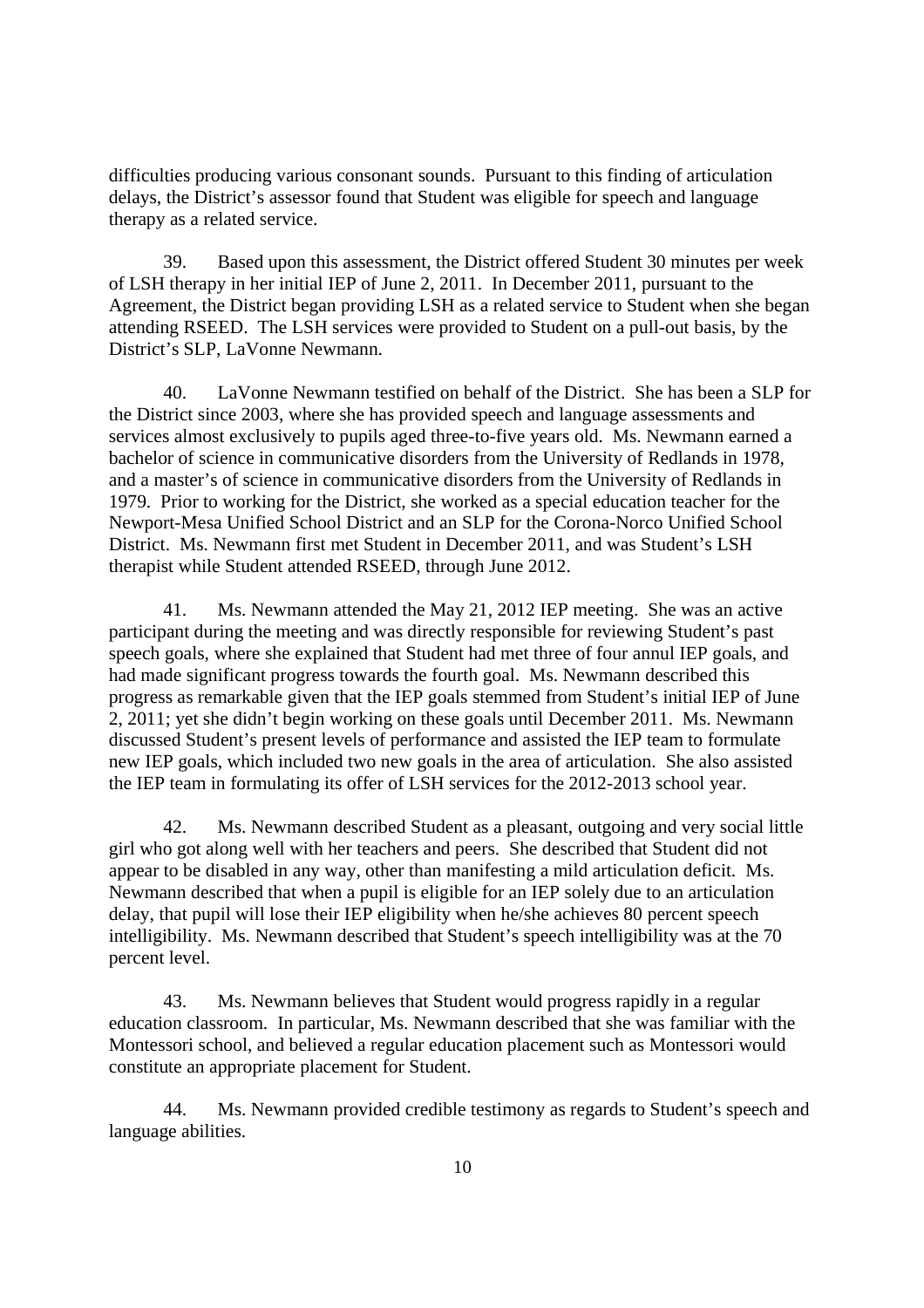### *The Montessori School*

45. Following the May 21, 2012 IEP, Parents unilaterally placed Student at the Montessori school. Student began attending Montessori in August 2012 and continued to be placed there through the present date. Montessori utilized an educational approach characterized by an emphasis on pupil choice of activity from within a prescribed range of options, uninterrupted blocks of work time, and a constructivist model, where students learn concepts from working with materials. The Montessori class Student attended is a private, regular education preschool, and consisted of 24 students, one teacher and one aide. Student's teacher, Mary Hernandez, testified on behalf of Student.

46. Ms. Hernandez has been a regular education preschool teacher at Montessori for six years. She described the pupils in her class as typically developing, with the exception of one pupil, who had Asperger's Disorder. Montessori conducts its own special education referral and assessment process, and is able to deliver special education related services, when necessary, to meet the needs of its student population.

47. Student does not receive any special education services at Montessori. Montessori did not provide Student LSH or DHH services. Ms. Hernandez described that she has not referred Student for Montessori based special education assessment or services because she has not observed any disability or conduct manifested by Student which would warrant such intervention.

48. Ms. Hernandez described Student as bright, social and well-liked by peers, teachers and staff. She participated in class and often assisted younger students. Ms. Hernandez observed Student progress in areas of geometric shapes, geography and maps, and colors. Student appropriately initiated conversations and responded to questions posited by the teacher. Student enjoyed school and acclimated well to Ms. Hernandez's regular education preschool class.

49. Ms. Hernandez presented as a reliable witness to Student's abilities when being educated with typically developing peers.

### *Dr. Keith Wolgemuth*

50. Dr. Keith Wolgemuth testified as an expert witness on behalf of Student. Dr. Wolgemuth earned a bachelor of arts in sociology from Salisbury State University, a master's of arts in speech and language pathology from Memphis State University, and a Doctor of Philosophy in audiology and speech-language pathology, from the University of Memphis School of Audiology. Dr. Wolgemuth has been an associate professor in communicative disorders at the University of Redlands since 2005. He initiated an aural rehabilitation clinic at Truesdail, located at the University of Redlands, for graduate students where auditory and speech and language therapies are provided to children with hearing loss.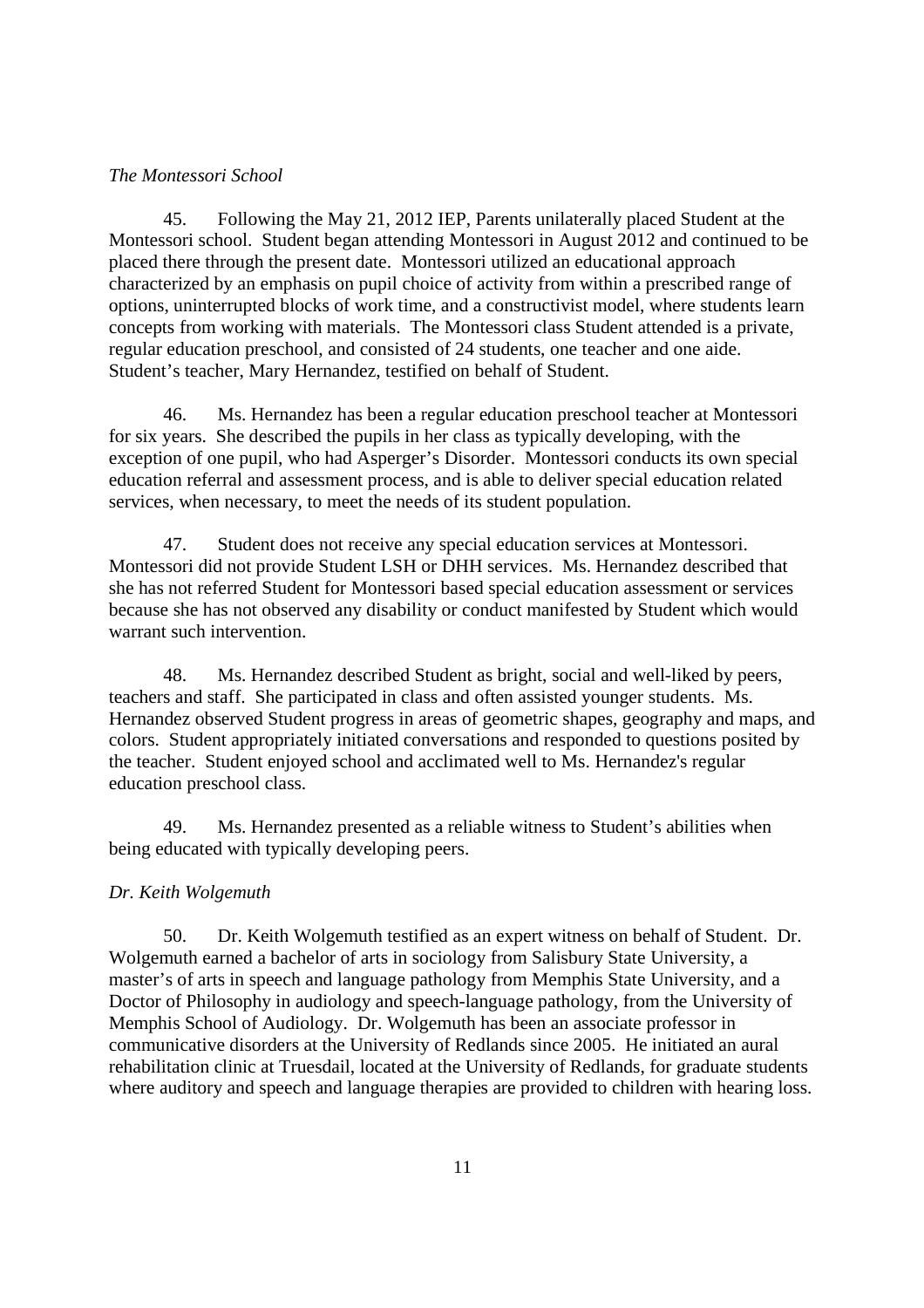51. Dr. Wolgemuth met Student two years ago, when she began receiving speech therapy at Truesdail. The Truesdail speech services were provided either directly by, or under the supervision, of Dr. Wolgemuth. He has also conducted or supervised several observations of Student outside of the Truesdail clinic, including an observation of Student in RSEED, and has recorded these observations in various progress reports. Dr. Wolgemuth has also reviewed Student's school records and IEP's. Although he has not attended an IEP meeting for Student, he has attended many IEP meetings on behalf of hard-of-hearing pupils, including IEP's convened by the District.

52. Dr. Wolgemuth described that Student has made exemplary progress since receiving her cochlear implants. Student is a positive example of the unique benefits that can be achieved through the proper implementation, and acclimation, of a cochlear implant. He also described that Student progressed significantly during the 2011-2012 school year. In a report dated May 11, 2012, which included an observation of Student at RSEED, Dr. Wolgemuth described that Student was able to produce three to five word utterances spontaneously; she was talking more, was able to follow two step directions, and was observed to have numerous spontaneous speech productions with adults and engaged in play with other children. Student was cooperative and participated during class. Dr. Wolgemuth found that Student had made significant progress in the area of language and had made some progress in the area of articulation. Other than exhibiting some areas of articulation delay, Student was not manifesting any area of deficit by the end of the 2011-2012 school year.

53. Based upon his May 11, 2012 report, Dr. Wolgemuth was able to review and provide insight as regards to Student's May 21, 2012 IEP. He reviewed the IEP goals, and affirmed the appropriateness of each goal as it related to Student's unique needs. He concurred with the IEP team's assessment of Student's present levels of performance, and found the IEP accommodations and comments to be congruent with Student's needs. Dr. Wolgemuth reviewed the LSH and DHH related services included in the May 2012 IEP, and described the IEP's related services as sufficient in meeting Student's individual needs. Dr. Wolgemuth is familiar with RSEED, and described that RSEED utilizes oral communication, not ASL. However, Dr. Wolgemuth complained that RSEED was not an appropriate placement offer, given Student's unique needs as of the May 21, 2012 IEP.

54. Dr. Wolgemuth described the importance of Student receiving typically developing role models in regard to speech abilities. In this regard, he described that the RSEED class was far too restrictive for Student, given its make-up of half cognitively delayed students and half speech and language impaired pupils. Rather, he described that Student required full mainstreaming in a regular education preschool where she could learn from her typical peers and model age-appropriate speech.

55. Dr. Wolgemuth is a highly qualified expert witness who provided reliable and persuasive testimony.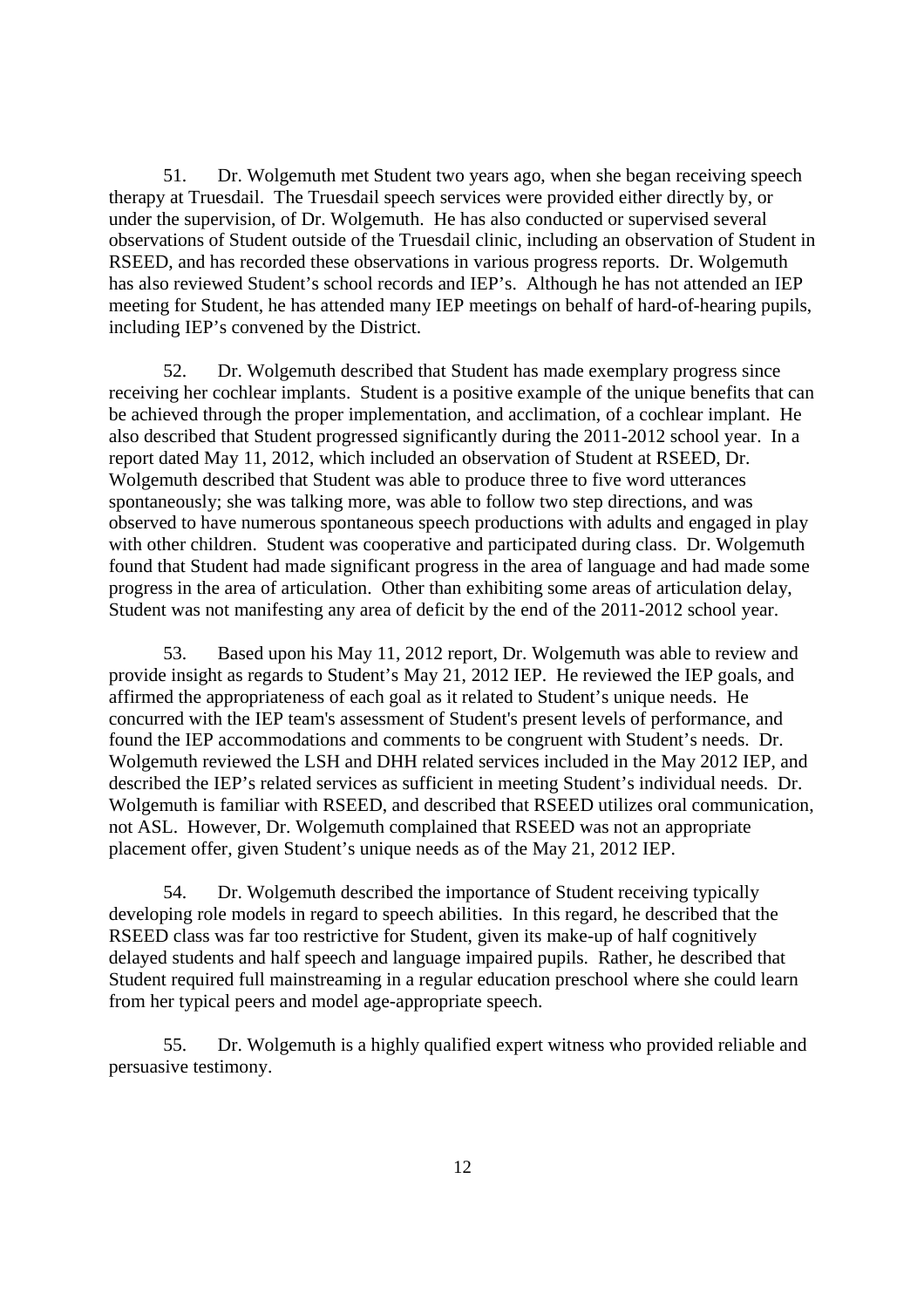### *Jacqueline Solorzano and Patricia Tate*

56. Student's present AVT provider, Jacqueline Solorzano, testified as an expert witness on behalf of Student. Student's prior AVT provider, Patricia Tate, testified as a witness on behalf of the District.

57. Student's expert, Jacqueline Solorzano, has been an auditory verbal therapist since 2005. As described previously, AVT is designed to teach a hearing impaired child to use hearing provided by a hearing aid or cochlear implant for understanding speech and learning to talk. Ms. Solorzano received a bachelor of science in child development from California State University, Fullerton in 1999, and a master's of science in education from the University of Southern California in 2000. She was an oral teacher to DHH students from 2000 to 2003, and a preschool special education teacher from 2003 to 2006. Ms. Solorzano has two adult children with severe hearing loss who have cochlear implants. Ms. Solorzano has been providing AVT to Student from July 2010 through the present.

58. District's witness, Patricia Tate, was an Early Start Teacher for the San Bernardino County Schools from 1980 through 2010. She received a lifetime Standard Teaching Credential in deaf and severely hard-of-hearing in 1983. Ms. Tate has extensive experience providing therapy to deaf and hard-of hearing children. She has directly provided services, first AVT and, more recently, DHH, to Student since Student was two months old. She presently works for the nonpublic agency Sunny Days, which the District contracted with to provide DHH services for Student.

59. Both Ms. Solorzano and Ms. Tate attended the May 21, 2012 IEP meeting for Student. A summation of their testimony finds that each, in their own manner, supported the goals and related services which were contained in the IEP offer as being consistent with Student's unique needs. However, both Ms. Solorzano and Ms. Tate identified Student as being ready, as of the May 21, 2012 IEP, for full inclusion in a regular education preschool. Each witness testified that Student required peer models who were not delayed. Both Ms. Solorzano and Ms. Tate described Student as a remarkably bright little girl who manifested no overt disabilities, other than minor articulation delays. Each witness provided reliable and persuasive testimony.

#### *Mother's Testimony*

60. Mother testified as witness on behalf of Student. Her grandparents were each hard-of-hearing and communicated through the use of sign language. When Student was born with profound hearing loss, Mother immediately took steps to prevent Student from growing up without oral language. Mother was introduced to Patricia Tate when Student was just two months old, and Mother has grown to rely upon Ms. Tate's advice regarding almost every aspect of Student's development. It was Ms. Tate who first introduced Mother to Truesdail, and was Ms. Tate who assisted Mother in obtaining AVT services provided independently from the District. Mother described that it was Ms. Tate who first recommended that Student be educated in a regular education class.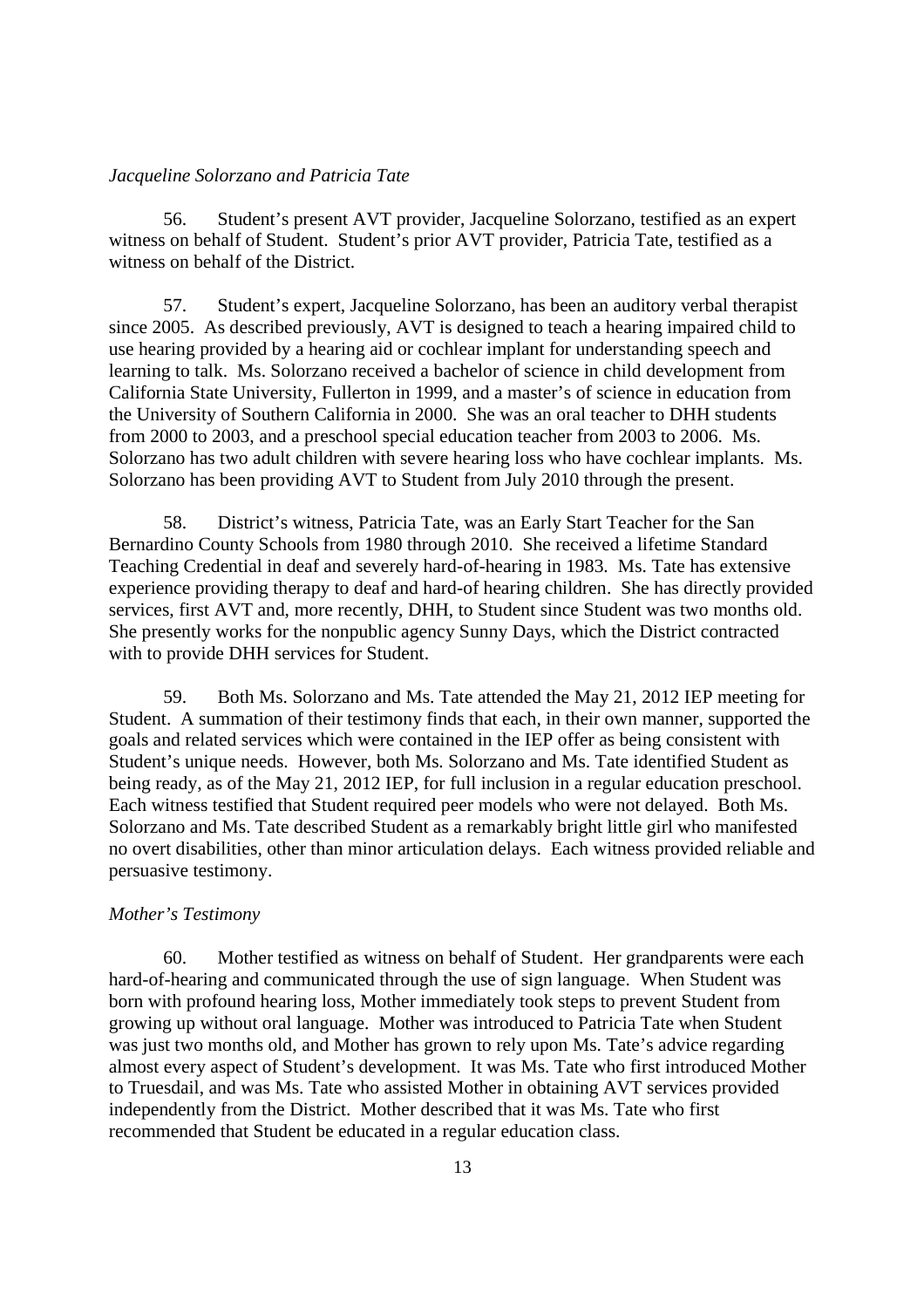61. Mother's decision to seek a regular education placement from the District was based, in part, upon Ms. Tate's advice. Additionally, Mother had observed Student at RSEED, and she was concerned that RSEED included very disabled pupils, who possessed academic, social and behavioral abilities which were far below Student's ability levels. She felt that Student had very few peers in this class that she could dialogue with, or utilize to model age appropriate articulation.

62. Ms. Tate had explained to Mother that the District did not have regular education preschools; therefore, Mother would have to seek a private preschool placement for Student. Accordingly, during the May 21, 2012 IEP meeting, Mother requested that the District discuss placing Student at a private, regular education preschool. Mother complained that this request was denied, and the District refused to discuss private school as a placement option for Student's 2012-2013 school year.<sup>5</sup>

63. Mother was familiar with RSEED prior to the May 21, 2012 IEP, having read a District provided hand-book entitled "RSEED, Redlands Special Education Early Development," and having observed Student at RSEED during the 2011-2012 school year. Mother disagreed with the District's IEP offer of placement. Notwithstanding her disagreement to the District's offer to continue Student's placement at RSEED, Mother failed to describe any objection to the remainder of the May 21, 2012 IEP offer.

64. Following the May 21, 2012 IEP, Mother unilaterally enrolled Student at Montessori. From August 2012 through the present, Student has attended the same Montessori school. Mother has observed Student at Montessori, and described the pupils in this class as typically developing. Student is well liked at Montessori and has made many typically developing friends. She is social, participatory, and has progressed in various academic domains. Mother provided documentation which showed she has paid \$792 per month for tuition associated with Student's attendance at Montessori. Mother described that, as of the time of the hearing, she had paid to Montessori \$2,113 for costs associated with tuition. Mother presented reliable and persuasive testimony.

### *Cassandra Steinbrunn's Testimony*

65. Cassandra Steinbrunn is a Coordinator of Special Services for the District. In this role, she serves at IEP meetings as the District's representative who supervises the provision of specially designed instruction for children with exceptional needs, who is knowledgeable about the regular education curriculum, and who is knowledgeable about the availability of resources in both the District and the East Valley SELPA. Ms.

<sup>5</sup> This particular concern was corroborated by several witnesses who had attended the May 21, 2012 IEP meeting. In fact, Ms. Steinbrunn testified that she had prevented the IEP team from discussing private school as a placement option for Student. Ms. Steinbrunn incorrectly believed that the Agreement prohibited such discussion at an IEP meeting. However, Student's Complaint failed to include a legal issue directly pertaining to this concern. This issue will therefore not be addressed in the Decision.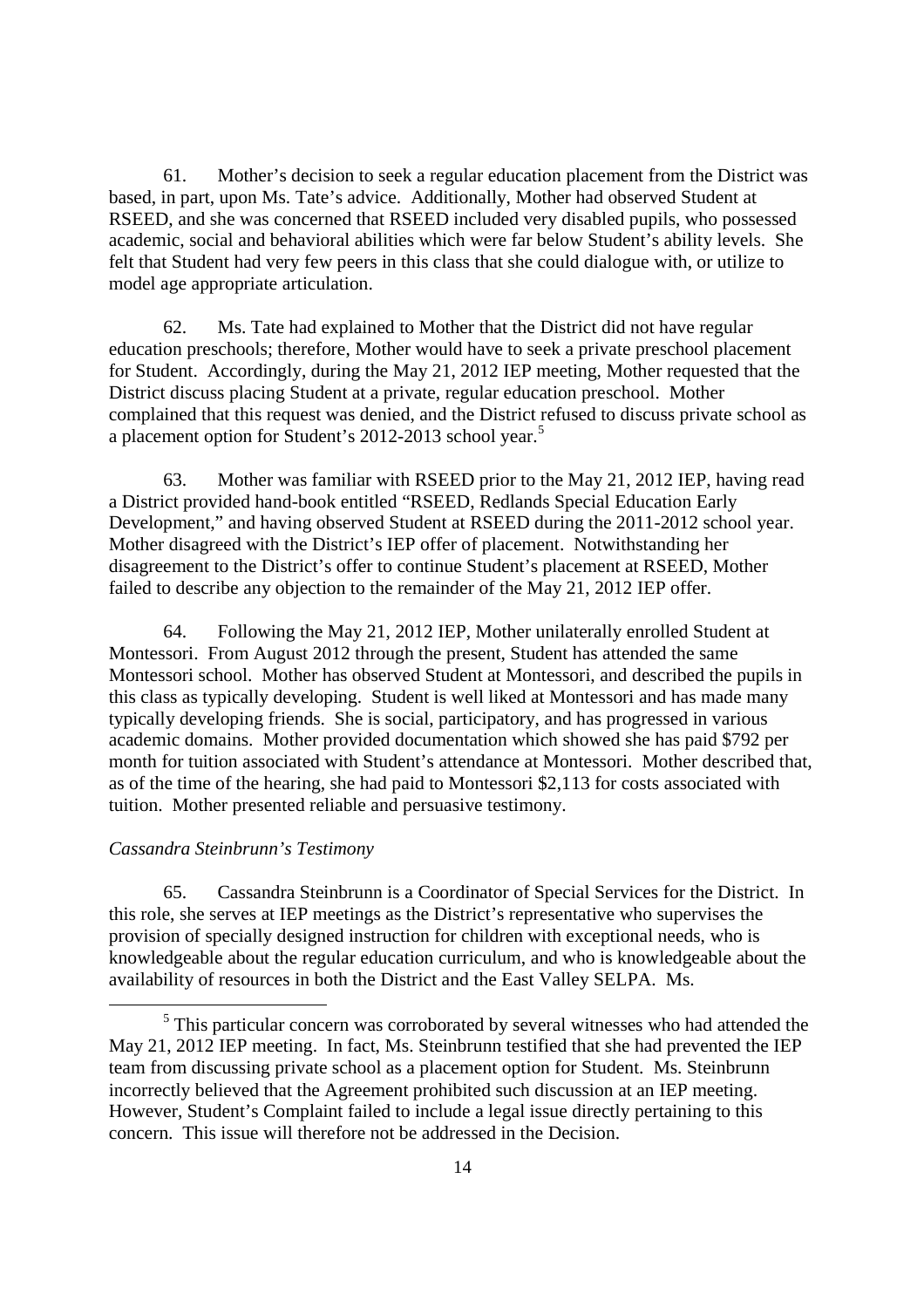Steinbrunn has 20 years of experience in the field of special education, serving as an educational specialist, teacher and coordinator of services. She testified as a witness on behalf of the District.

66. Ms. Steinbrunn served as Student's case carrier for the 2011-2012 school year. In this capacity, she directly observed Student in RSEED, and had monitored Student's progress through discussions with her teacher and service providers. Ms. Steinbrunn selected the District personnel who participated in the May 21, 2012 IEP meeting. She also facilitated the meeting.

67. Ms. Steinbrunn described that Student made significant progress while in RSEED during the 2011-2012 school year. She reviewed the DRDP, and described that, by the end of the school year, Student was at or above her chronological age level in each area of preacdemic readiness. She also described Student as having average to above average language skills. Student's only area of deficit stemmed from minor articulation delays. Ms. Steinbrunn corroborated prior witness testimony that Student could have been appropriately educated in a regular education classroom for the 2012-2013 school year. In this regard, Ms. Steinbrunn characterized RSEED as a regular education classroom.

68. Ms. Steinbrunn personally designed RSEED, which she based upon observing similar classes in other school districts. Based upon these observations, she developed RSEED to include a distinct make-up of 14 IEP students; seven pupils with serious cognitive delays who receive specialized academic instruction (SAI) as a related service in their IEP's; and, seven speech impaired students who did not receive SAI as a related service in their IEP's. This distinction was an important factor for Ms. Steinbrunn. She believes that IEP students who do not receive SAI as a related service are considered typically developing pupils. She also described that the seven speech impaired pupils receive a curriculum which is on par with the curriculum utilized in the state preschool. In summation, it is Ms. Steinbrunn's position that because seven RSEED pupils do not receive SAI, coupled with these pupils' receipt of grade level curriculum, the RSEED is therefore a regular education classroom. In regard to the seven pupils with serious cognitive disabilities, Ms. Steinbrunn described that these pupils were being mainstreamed into a regular education classroom, RSEED, where they benefited from being educated with their typically developing peers (the speech impaired, IEP students.) She also described Ms. Hornal as a regular education teacher.

69. Ms. Steinbrunn has observed various Montessori schools. However, she was not directly familiar with the one attended by Student, nor has she observed Student at Montessori. She complained that Montessori utilized a non-traditional teaching modality that provided less structure and more pupil-choice driven activities than what is generally implemented in school district-based preschools. However, she was not surprised to learn that Student had progressed academically and socially while at Montessori, and she attributed Student's success during the 2012-2013 school year to the skills taught to Student while at RSEED during the prior school year.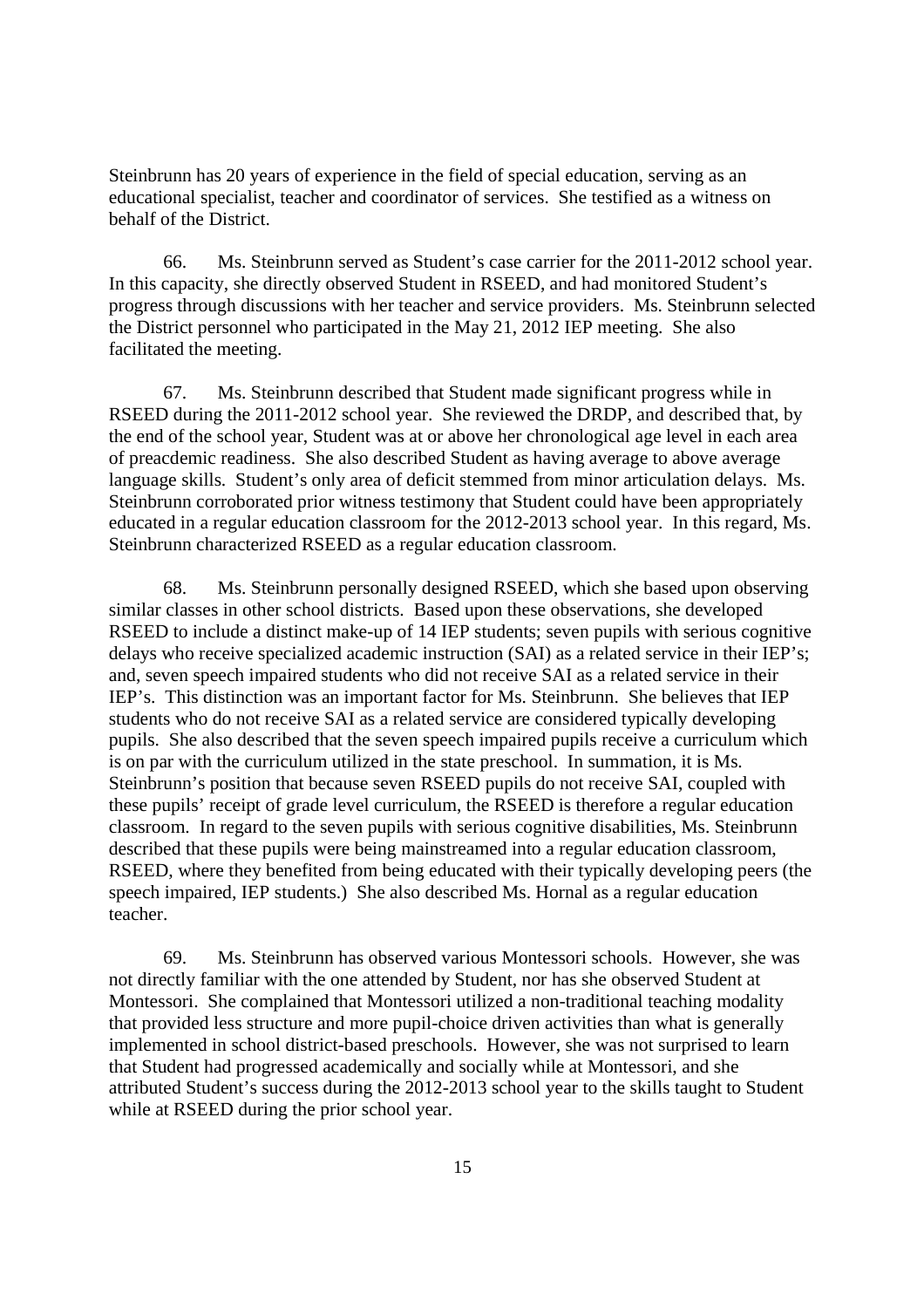70. Ms. Steinbrunn described that the District did not offer Student a regular education placement through the state preschool program or Head Start, because the District was not permitted to offer these programs without approval from the county, and unless the family met other qualifying conditions, such as falling within the definition of a low income family.

71. Ms. Steinbrunn's characterization of RSEED was contradicted by substantial evidence. In particular, her testimony regarding Ms. Hornal's classroom, and of Ms. Hornal, was contradicted by Ms. Hornal. These contradictions diminished the persuasive value of Ms. Steinbrunn's testimony.

### LEGAL CONCLUSIONS

#### *Burden of Proof*

1. In a special education administrative due process proceeding, the party who is seeking relief has the burden of proof or persuasion. (*Schaffer v. Weast* (2005) 546 U.S. 49 [126 S.Ct. 528, 163 L.Ed.2d 387].) In this case, Student has brought the complaint and has the burden of proof.

### *OAH Jurisdiction*

2. The Office of Administrative Hearings has the authority to hear and decide special education matters pertaining to the identification, assessment or educational placement of a child with a disability, or the provision of a free appropriate public education to the child. (Ed. Code, § 56501, subd. (a).) In this case, Student's Complaint makes charges concerning the development of Student's IEP, and the provision of an appropriate educational program. OAH has the authority to hear and decide these issues. (*Wyner v. Manhattan Beach Unified School Dist.* (9th Cir. 2000) 223 F.3d 1026, 1029.)

#### *Framework for Decision*

3. Special education law derives from the Individuals with Disabilities Education Act (IDEA). (20 U.S.C. § 1400 et seq.) The IDEA is a comprehensive educational scheme, conferring upon disabled students a substantive right to public education. (*Hoeft v. Tuscon Unified School Dist.* (9th Cir. 1992) 967 F.2d 1298, 1300.)

4. The IDEA ensures that "all children with disabilities have available to them a free appropriate public education (FAPE) that emphasizes special education and related services designed to meet their unique needs and prepare them for further education, employment, and independent living."  $(20 \text{ U.S.C.} \$ 1400(d)(1)(A))$ 

5. Under the IDEA, a FAPE is defined as follows: special education and services that (A) have been provided at public expense, under public supervision and direction, and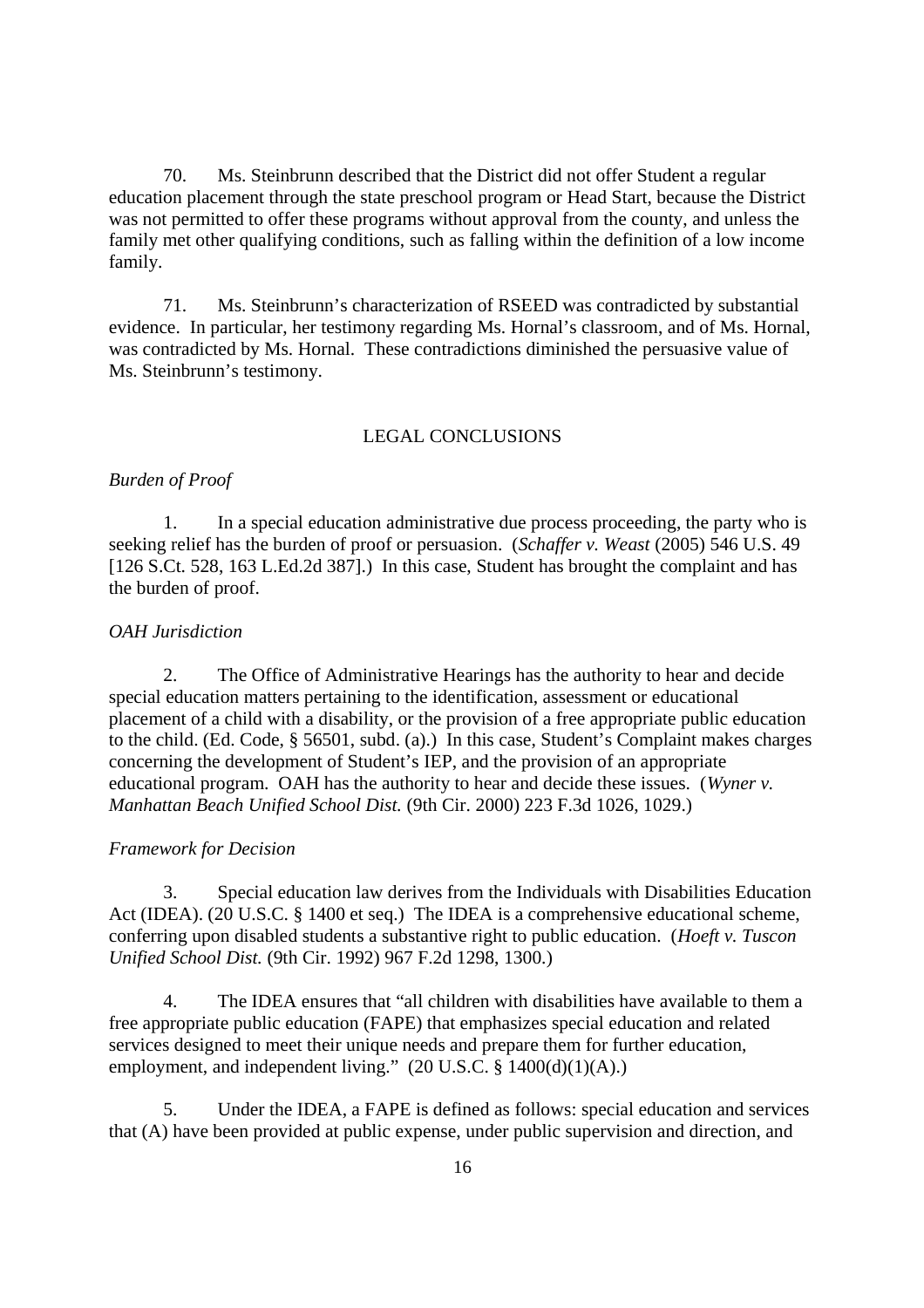without charge; (B) meet the school standards of the state educational agency; (C) include an appropriate pre-school, elementary school, or secondary school education in the state involved; and (D) are provided in conformity with the individualized education program (IEP) required under section 1414(d) of the Act. (20 U.S.C. § 1401(9).)

6. The term "special education" means specially designed instruction that meets the unique needs of a child with a disability. (20 U.S.C. § 1401(29); 34 C.F.R. § 300.39 (2006); Ed. Code, § 56031, subd. (a).) "Specially designed instruction" means the adaptation, as appropriate to the needs of the disabled child, of the content, methodology or delivery of instruction to address the unique needs of the child that result from the child's disability. (34 C.F.R. § 300.39(b)(3) (2006).)

7. In the context of the IDEA, "special education" refers to the highly individualized educational needs of the particular pupil. (*San Rafael Elementary v. California Education Hearing Office* (N.D. Cal. 2007) 482 F.Supp.2d 1152, 1160.) In California, "related services" are sometimes called "designated instruction and services." (Ed. Code, § 56363, subd. (a).) Related services may include language, speech and hearing services. (34 C.F.R. § 300.34(c)(4)(i)(2006); see also Ed. Code, § 56363.)

8. The IDEA seeks to accomplish the objective of providing a disabled child with a FAPE through a complex statutory framework that grants substantive and procedural rights to children and their parents. (*Winkleman v. Parma City School Dist.* (2007) 550 U.S. 516, 522-533 [127 S.Ct. 1994, 167 L.Ed.2d 904].) In general, a school district must evaluate a pupil, determine whether the pupil is eligible for special education and services, develop and implement an IEP, and determine an appropriate educational placement for the child. (20 U.S.C. § 1414.)

9. The United States Supreme Court has established a two-part test to determine whether a school district has provided a disabled pupil with a FAPE. (*Board of Education of Hendrick Hudson Central School Dist. v. Rowley* (1982) 458 U.S. 176 [102 S.Ct. 3034, 73 L.Ed.2d 690] (*Rowley*).)

10. First, in an administrative due process proceeding, the ALJ must determine whether the school district has complied with the procedural requirements of the IDEA. (*Id*. at p. 206.)

11. Second, the ALJ must determine whether "the individualized education program developed through the Act's procedures (is) reasonably calculated to enable the child to receive educational benefit." (*Rowley, supra*, at pp. 206-207.) This rule of substance is called the "educational benefit standard." (*J.L. v. Mercer Island School Dist.* (9th Cir. 2010) 592 F.3d. 938, 950-951.) Here, Student has challenged the substance of the special education program offered by District in the May 21, 2012 IEP.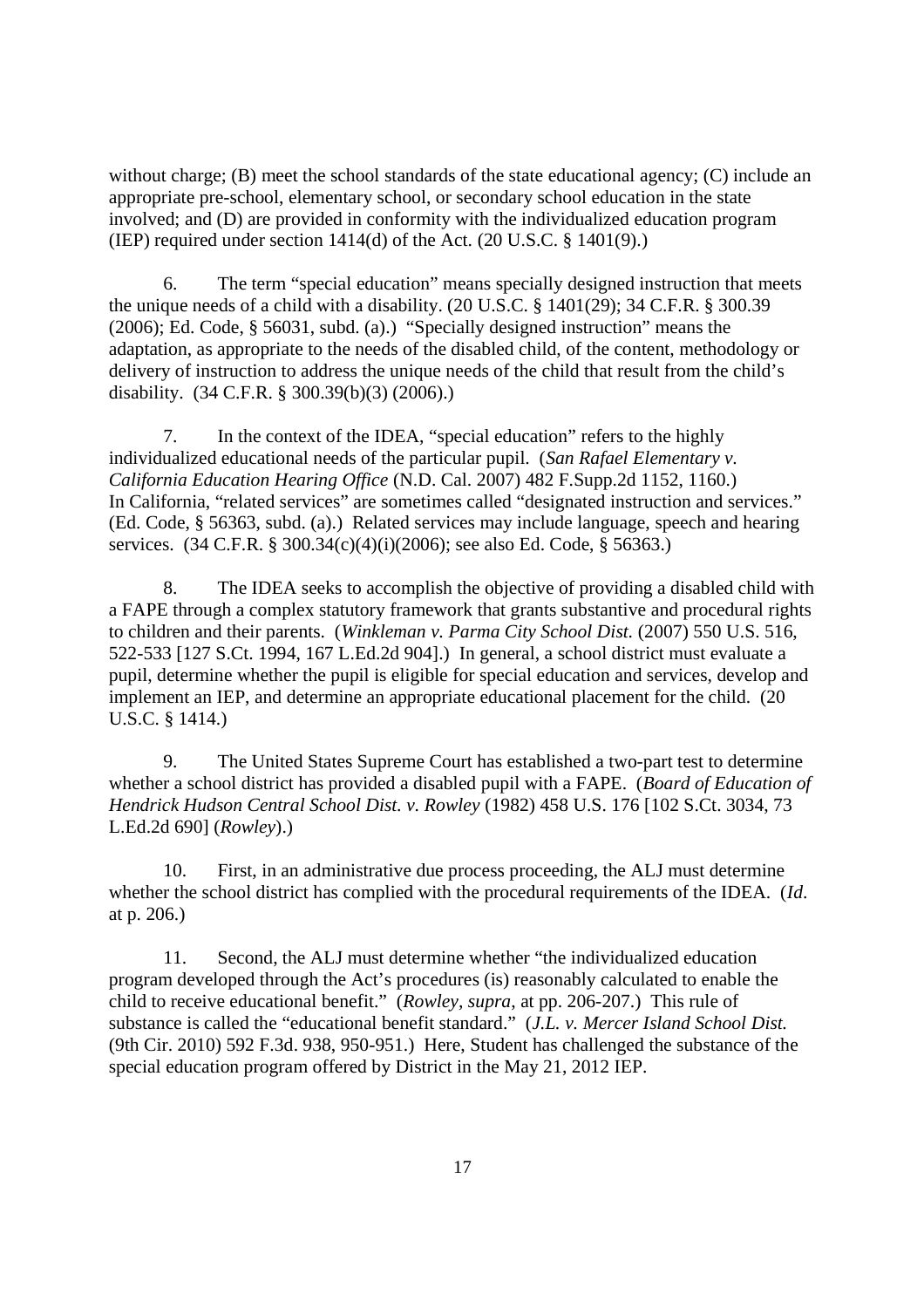#### *The Least Restrictive Environment*

12. Both federal and state law require a school district to provide special education in the least restrictive environment (LRE) appropriate to meet the child's needs. (20 U.S.C. § 1412(a)(5); 34 C.F.R. § 300.114(a) (2006); Ed. Code, § 56040.1.) This means that a school district must educate a special needs pupil with nondisabled peers "to the maximum extent appropriate," and the pupil may be removed from the general education environment only when the nature or severity of the student's disabilities is such that education in general classes with the use of supplementary aids and services "cannot be achieved satisfactorily." (20 U.S.C. § 1412(a)(5)(A); 34 C.F.R. § 300.114(a)(2)(ii) (2006); Ed. Code, § 56040.1.)

13. In light of this preference for the LRE, and in order to determine whether a child can be placed in a general education setting, the Ninth Circuit Court of Appeals, in *Sacramento City Unified Sch. Dist. v. Rachel H*. (1994) 14 F.3d 1398, 1403, adopted a balancing test that requires the consideration of four factors: (1) the educational benefits of placement full time in a regular class; (2) the non-academic benefits of such placement; (3) the effect the student would have on the teacher and children in the regular class; and (4) the costs of mainstreaming the student. An alleged violation of LRE is analyzed under the substantive FAPE analysis. (*Ms. S. v. Vashon Island School Dist.* (9th Cir.2003) 337 F.3d 1115, 1136-1137.)

#### *Least Restrictive Environment and Preschool*

14. Section 48200 of the Education Code, California's compulsory attendance law, generally requires that a student between six and 18 years of age attend school in the school district in which the residency of either the parent or legal guardian is located, with some exceptions. Under the IDEA and California special education law, school districts must offer an IEP to a pupil who turns three years of age. For the period between three and six years of age, California does not mandate compulsory education for typically developing preschool children. (Ed. Code, § 48200.) If, however, the preschool child requires special education and related services in order to receive a FAPE, school districts must offer appropriate services along the continuum of services. (20 U.S.C. § 1414(d)(1)(A)((I)(bb); Ed. Code, § 56345.)

15. Where a school district does not operate regular preschool programs, the Office of Special Education Programs (OSEP) has long taken the position that the obligations to provide placement with typical children can be satisfied by considering alternative methods for meeting the preschool child's unique needs in the least restrictive environment, including:

> (1) providing opportunities for the participation (even part-time) of preschool support children with disabilities in other preschool programs operated by public agencies, such as Head Start;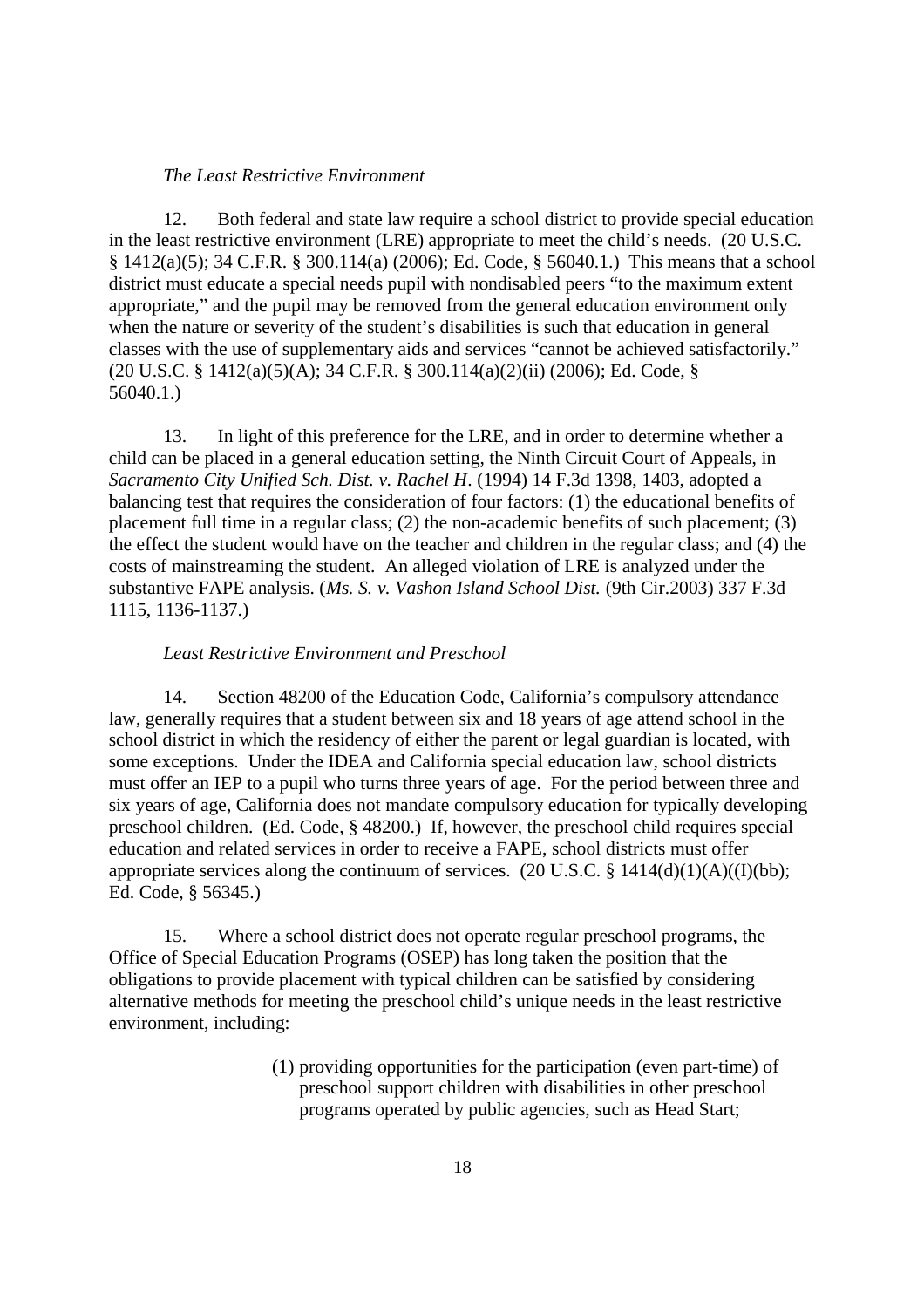- (2) placing children with disabilities in private school programs for nondisabled preschool children or private preschool programs that integrate children with disabilities and nondisabled children; and
- (3) locating classes for preschool children with disabilities in regular schools.

(*Letter to Neveldine* Office of Special Education Interpretive Letter ( May 28, 1993*)*, 20 IDELR 181*.*)

16. In February 2012, OSEP again reiterated this position in *Dear Colleague Letter,* OSEP (February 29, 2012), 58 IDELR 290, as follows:

> The LRE requirements in section 612(a)(5) of the IDEA apply to all children with disabilities who are served under Part B of the IDEA, including preschool children with disabilities aged three through five, and at a State's discretion, two-year old children who will turn three during the school year. The statutory provision on LRE does not distinguish between school-aged and preschool-aged children and therefore, applies equally to all preschool children with disabilities.

17. OSEP defines a regular preschool as composed of at least a majority (50 percent) of nondisabled children who do not have IEP's. (*Letter to Colleague*, 58 IDELR 290 (OSEP 2012) at p. 3)

18. If a public agency determines that placement in a private preschool program is necessary for a child to receive FAPE, the public agency must make that program available at no cost to the parent. (*See* Assistance to States for the Education of Children with Disabilities and Preschool Grants for Children with Disabilities, Final Rule, Analysis of Comments and Changes, 71 Fed. Reg. 46540, 46589 (August 14, 2006); and *Letter to Anonymous,* 108 LRP 33626 (March 17, 2008).)

*Determination of Issue 1: Whether the District denied Student a FAPE by failing to consider, develop and use Student's preferred mode of communication in Student's May 21, 2012 IEP*.

19. Student complains that RSEED utilized American Sign Language as a communication modality. Student asserts that oral communication is Student's preferred mode of communication, not ASL. Consequently, Student argues that because the District offered RSEED for Student's placement in the May 21, 2012 IEP, the District denied Student a FAPE for the 2012-2013 school year.

20. California law creates specific state standards to address the needs of deaf students, including the obligation to provide the pupil with equal opportunity for communication access that must be considered within the *Rowley* standard*.* (Ed. Code §§ 56000.5, 56341.1, subd. (b)(4), and 56345, subd. (d)(1)-(4).)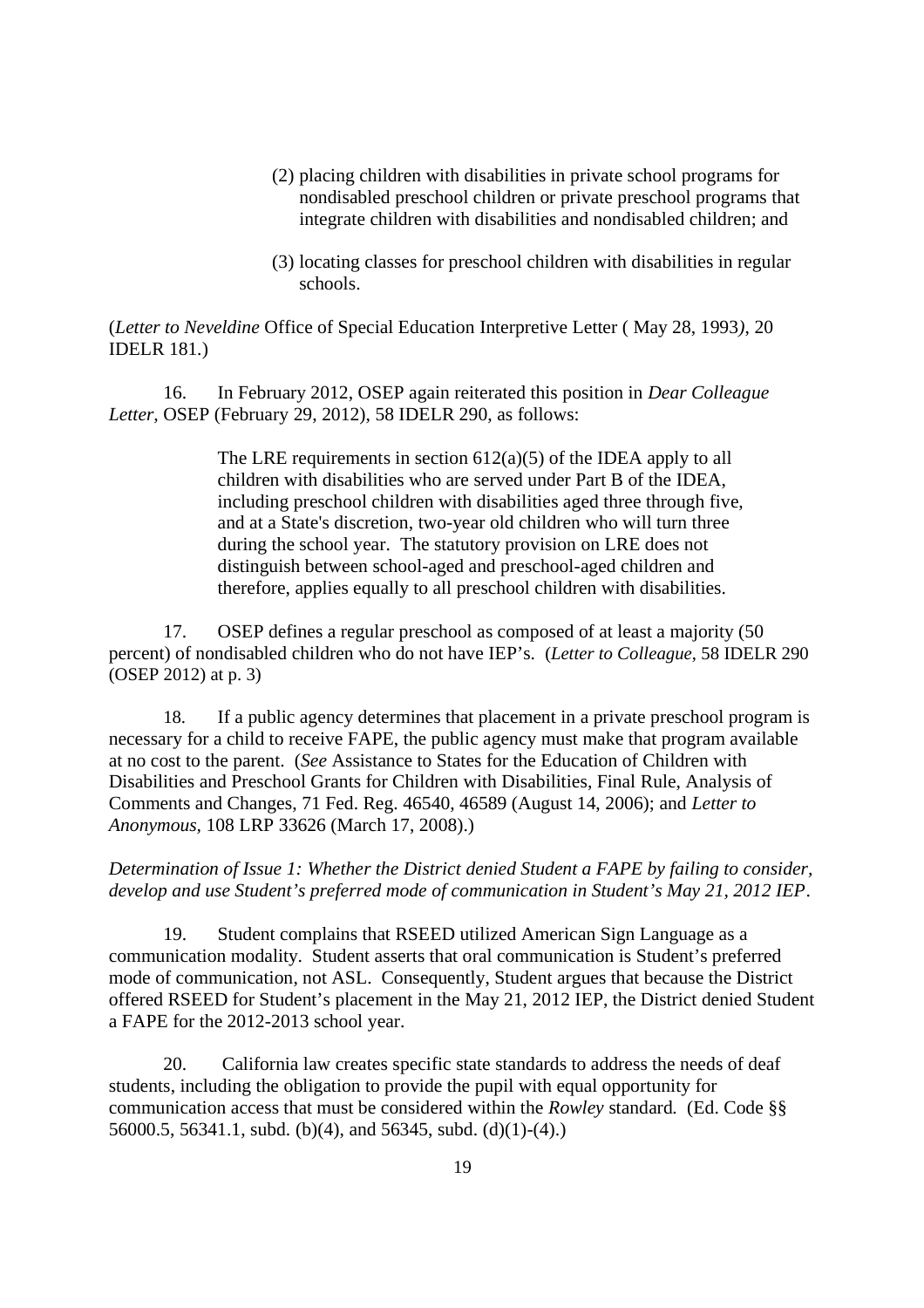21. Student appears to base this issue upon Ms. Hornal's use of ASL to teach the RSEED pupils various alphabet letter hand-signs. However, Ms. Hornal credibly described that she used, and taught, hand signs to RSEED on a nominal basis and consistent with a regular education-based curriculum. (Factual Findings 28.) Ms. Hornal credibly described her utilization of oral communication as the primary communication modality provided by the District in RSEED.

22. Student provided scant evidence that RSEED failed to use oral communication as the classroom's primary communication modality. Rather, each witness who testified who was familiar with RSEED, including Student's expert Dr. Wolgemuth, described that Ms. Hornal used oral communication as the communication modality in RSEED. (Factual Findings 54.) It is also not reasonable to believe that an experienced and highly qualified special education teacher, who is not credentialed to teach deaf and hard-ofhearing classes, and teaches a class with only one hard-of hearing pupil, would utilize ASL as a primary communication approach in this classroom.

23. Given the foregoing, Student failed to substantiate her claim that the District denied her a FAPE for the 2012-2013 school year by failing to consider, develop and use Student's preferred mode of communication in the May 21, 2012 IEP.

# *Issue 2: Whether the (a) services and (b) placement offered in the May 21, 2012 IEP offered Student a FAPE.*

24. Student also complains that the District denied her a FAPE by failing to offer appropriate services and by offering a placement which was too restrictive.

# *The IEP Services*

25. As regards to Student's complaint that the District failed to offer appropriate services, the following factual determinations fail to support Student's claim. First, there is no complaint that the May 21, 2012 IEP meeting failed to include all necessary team members. In fact, the IEP team included persons highly qualified in Student's handicapping areas of hearing and speech. The District ensured the attendance of Patricia Tate, a highly qualified deaf and hard-of hearing therapist, and its SLP, LaVonne Newmann. In addition to the District's team members, Mother and her independent AVT therapist, Jacqueline Solorzano, participated in the formulation of the IEP goals and related services. Next, the IEP team adeptly reviewed Student's present levels of performance and progress pertaining to her previous goals. The District had timely conducted assessments of Student the prior school year, and provided updated progress reports, such as the DRDP. Based upon a snapshot of Student's unique needs as of the IEP meeting, the team developed four new goals. In accordance with Student's new goals, the District offered special education related services in the areas of language, speech and hearing, along with deaf and hard-of-hearing itinerant services. The District offered the DHH services through an NPA, specifically, Ms. Tate, who was a highly qualified therapist and a trusted family friend. Finally, the May 21,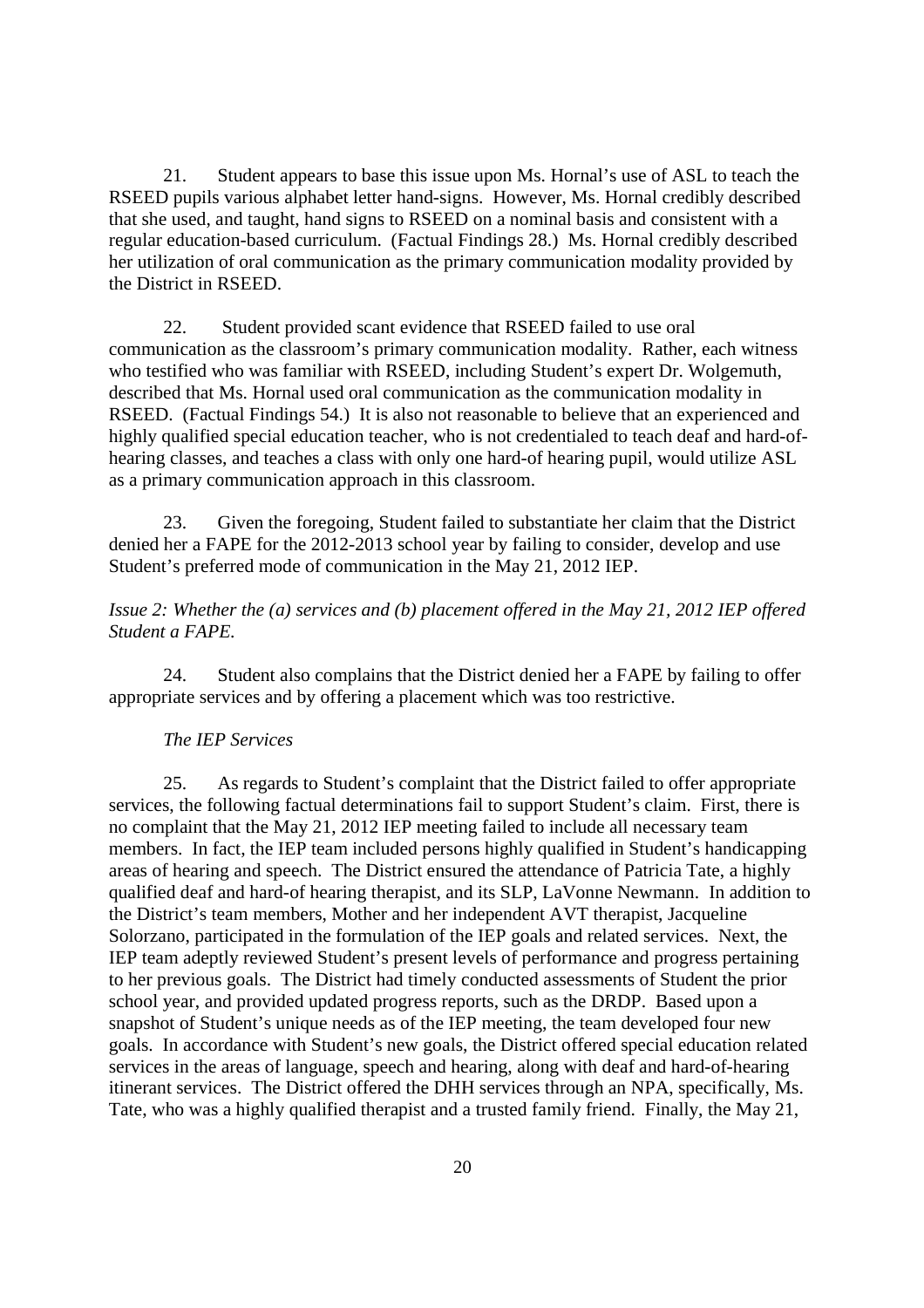2012 IEP included accommodations designed to assist Student in the classroom, and provided Student assistive technology. (Factual Findings 12 - 15.)

26. Moreover, each witness who testified who was familiar with the May 21, 2012 IEP, supported the appropriateness of the IEP goals and services. These witnesses included Student's experts Dr. Wolgemuth and Jacqueline Solorzano. (Factual Findings 54 and 60.)

27. In sum, Student failed to present any evidence which would substantiate her claim that the District denied her a FAPE as regards to the services offered in the May 21, 2012 IEP.

### *The IEP Placement*

28. Student also complains that the May 21, 2012 IEP placement offer for RSEED was too restrictive. Student asserts she required placement in a regular education class.

29. The District does not dispute that Student required placement in a regular education class. In fact, District witnesses Roxanne Hornal, Amy McCormick, LaVonne Newmann, Patricia Tate, and Cassandra Steinbrunn, all confirmed that Student could be appropriately educated in a regular education classroom. (Factual Findings, 29, 37, 44, 60, and 68.) Rather, the District asserts RSEED is a regular education class.

30. Ms. Steinbrunn characterized RSEED as a regular education class. She described her belief that pupils may be considered typically developing, although they have IEP's, if that pupil does not receive SAI. (Factual Findings 68.) The District continued this characterization in its closing brief, where it mischaracterized the name of the class as "the District's general education inclusion preschool (RSEED) which [Student] attended from December 2011 through May 2012." (District's closing brief, p.1, lines 16-17.) In fact, RSEED is an acronym for "Redlands Special Education Early Development." (Factual Findings 64.) Nonetheless, the District argues that a student who does not receive SAI, and who receives grade level curriculum, is automatically considered a typically developing pupil, regardless whether he/she receives an IEP. In this vein, the District asserts that wherever that pupil is placed is a regular education classroom, regardless of the type, makeup and description of the classroom. Applying this logic, the District contends that RSEED is a regular education class and its teacher is therefore a regular education teacher. The District failed to provide any legal authority to support this line of reasoning.

31. The District's argument fails as a factual determination. As described in District's hand-book for the 2011-2012 school year, and as credibly described by the District's witness Roxanne Hornal, RSEED is a special day class (SDC) preschool and not a regular education preschool. (Factual Findings 21 - 31, and 64.) In fact, the District does not have regular education preschools, which is why there was a state regular education preschool available to preschool aged pupils, of qualifying family income, who reside in the District. All 14 students who attended RSEED during the 2012-2013 school year had an IEP. RSEED, as a SDC, is also dramatically different than the state, regular education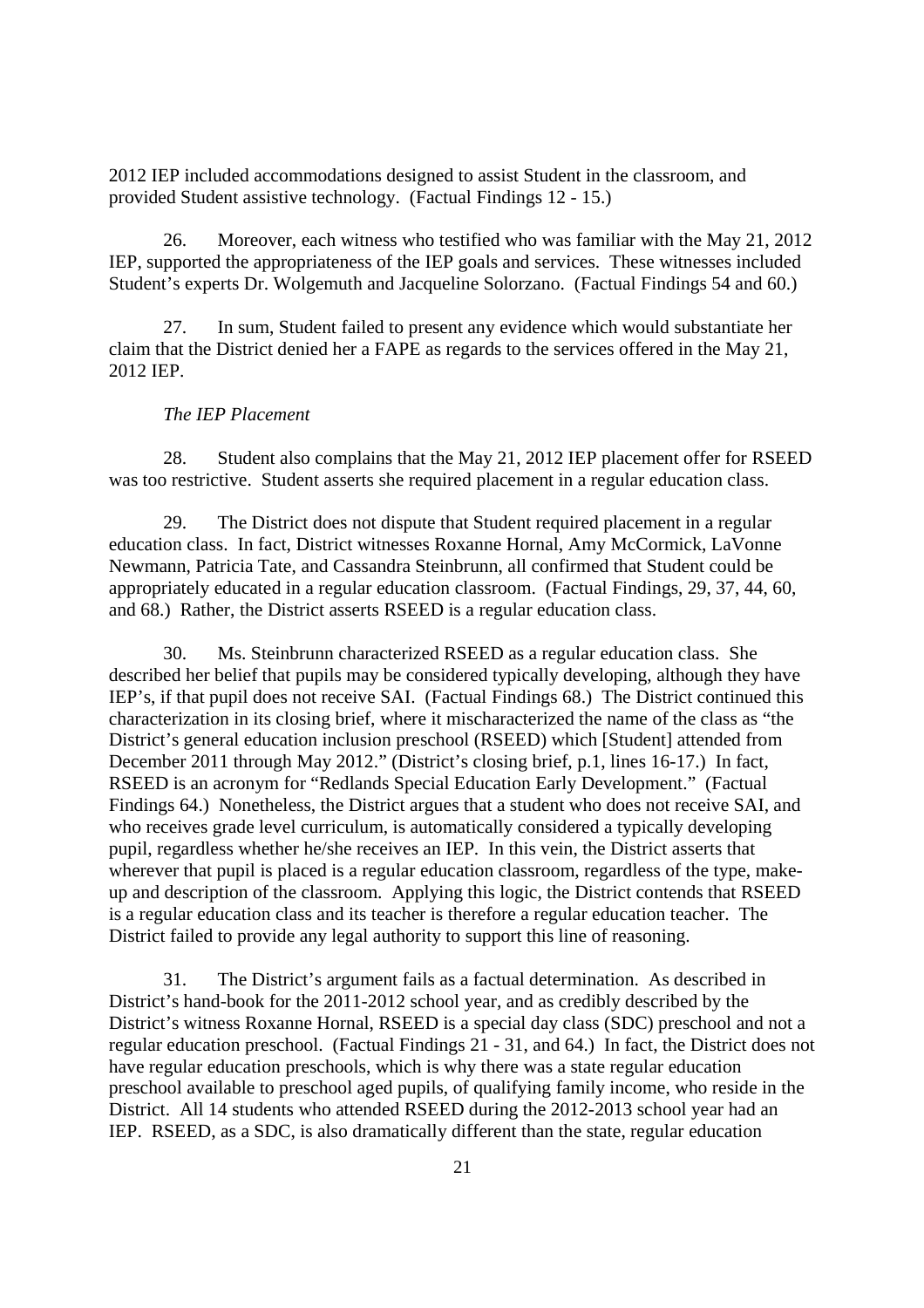preschool next door. RSEED utilized four, full time adults to educate the 14 students, plus imbedded special education services provided by an OTR and an SLP, and utilized structured, small group activities. (Factual Findings 21- 31.) The state preschool had two adults to educate its 24 students, had no imbedded special education services or special education service providers, and provided less small group activities and less structure. (Factual Findings 32 - 35.) Accordingly, the District's argument is factually erroneous.

32. District's argument also fails as a matter of law. OSEP defines a regular preschool as composed of at least a majority (50 percent) of nondisabled children who do not have IEP's. (Legal Conclusions 17.) The District failed to provide any legal authority which stands in contravention to OSEP's definition of a regular preschool class. Here, the RSEED class consisted of 14 students, all of whom had IEP's. It does not matter, as asserted by the District, that SAI was not included in some of the pupils' IEP's. Consequently, the District's argument fails as a matter of law.

33. Based upon Factual Findings 29, 37, 44, 49, 55, 60, and 68, it is undisputed that, as of the May 21, 2012 IEP, the LRE for Student was a regular education preschool. In accord with Legal Conclusions 13 - 18 and 29 - 32, the District failed to offer Student placement in the LRE, which substantively denied her a FAPE for the 2012-2013 school year.

### *Remedies*

34. Student has requested several remedies, including reimbursement for the cost of the Montessori school placement of \$2,113 as of the time of the hearing, and \$792 for each month following the hearing through the date of the Decision; compensatory education and services; and, orders compelling the District (1) to convene an IEP to draft appropriate goals for all areas of need, (2) to place Student in an appropriate school program, (3) provide appropriate costs for transportation, and (4) produce documents.

35. Under federal and state law, courts have broad equitable powers to remedy the failure of a school district to provide FAPE to a disabled child. (20 U.S.C. § 1415(i)(1)(C)(iii); Ed. Code, § 56505, subd. (g); see *School Committee of the Town of Burlington, Massachusetts v. Dept. of Education* (1985) 471 U.S. 359, 369 [105 S.Ct. 1996, 85 L.Ed.2d 385].) Ultimately, ALJ's in special education cases have broad equitable powers. (*Forest Grove School Dist. v. T.A.* (2009) 557 U.S. 230 [129 S.Ct. 2484, 174 L.Ed.2d 168].)

36. Parents may be entitled to reimbursement for the costs of placement or services they have procured for their child when the school district has failed to provide a FAPE, and the private placement or services were appropriate under the IDEA and replaced services that the district failed to provide. (20 U.S.C. § 1412(a)(10)(C); *Burlington, supra*, 471 U.S. at pp. 369-71.) Parents may receive reimbursement for their unilateral placement if the placement met the child's needs and provided the child with educational benefit. (*C.B. v*. *Garden Grove Unified School Dist.* (9th Cir. 2011) 635 F.3d 1155, 1159.) However, the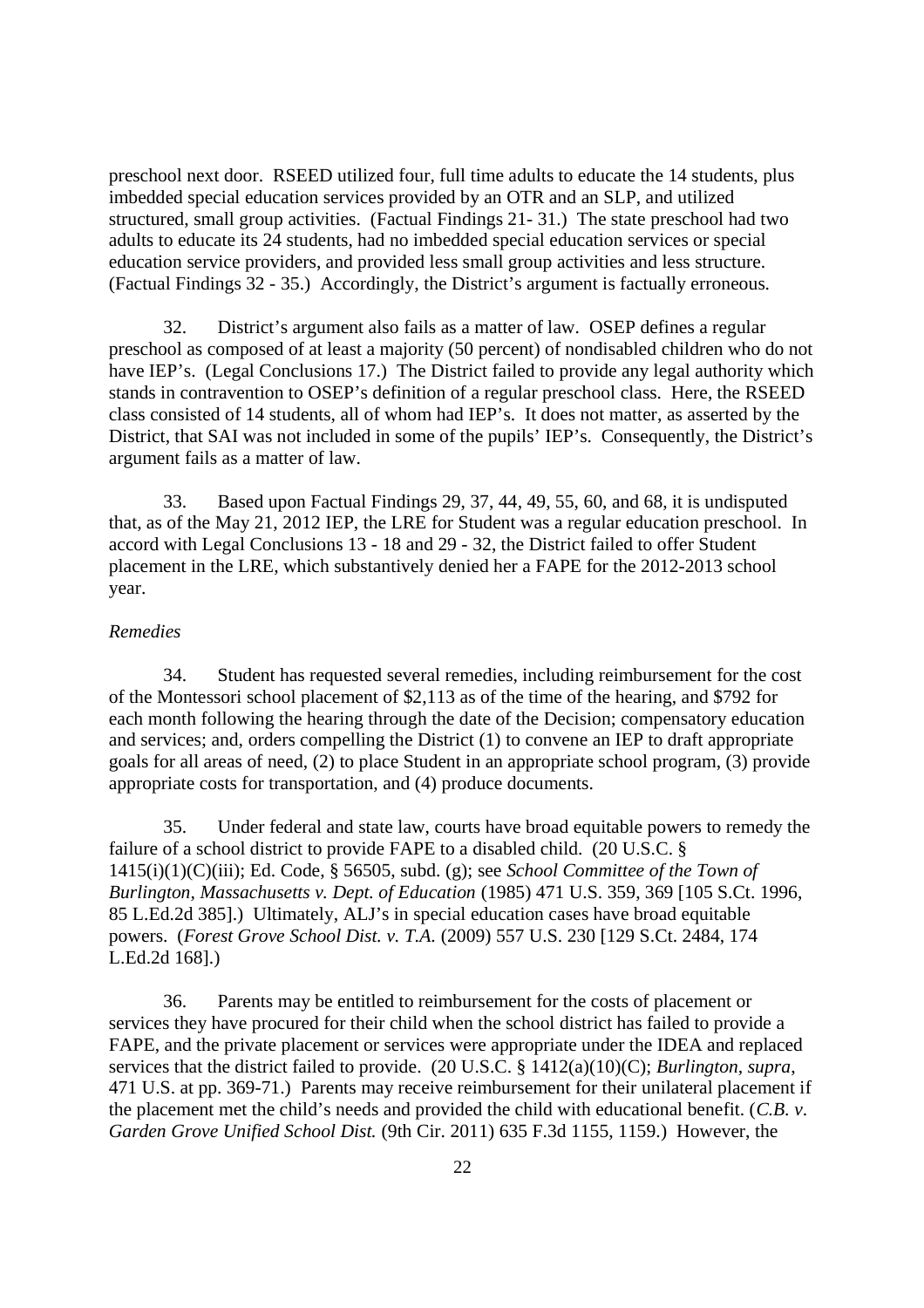parents' unilateral placement is not required to meet all requirements of the IDEA. (*Florence County School Dist. Four v. Carter* (1993) 510 U.S. 7, 13-14. [114 S.Ct. 361, 126 L.Ed.2d 284.])

37. Here, Student seeks costs associated for tuition at Montessori. The District argues that Montessori did not meet all of Student's unique needs. In fact, Ms. Hernandez, Student's teacher at Montessori, testified that Montessori did not provide Student LSH or DHH services. (Factual Findings 48.) However, evidence also showed that Student received an academic benefit while at Montessori. Student progressed in areas related to math, geography and colors, and advanced socially, while being educated with her typically developing peers. (Factual Findings 48 and 64.) Thus, Student received an educational benefit while at Montessori.

38. Based on Legal Conclusions 28 - 33, the District's May 21, 2012 IEP denied Student a FAPE for the 2012-2013 school year by offering Student a placement which was too restrictive. As equitable compensation for this denial of FAPE, Parents are entitled to the costs of tuition associated with Student's placement at Montessori. Student has requested \$2,113 for tuition from August 2012 up to November 2012, and an additional \$792 per month through the date of the Decision. This request is granted and the District shall reimburse Parents \$2,113 plus \$792 per month for November and December 2012, for a total compensation of \$3,697. However, Student failed to substantiate that she required transportation as a special education related service. Accordingly, Student's request for transportation costs is denied.

39. As regards to the remainder of the 2012-2013 school year, the District shall reconvene an IEP meeting within 30 days of this Decision for the purpose of offering Student a placement in the least restrictive environment.

40. Based on Legal Conclusions 23 and 27, all other claims for relief are denied.

## ORDER

1. Within 60 days of the date of this Decision, the District shall reimburse Parents in the amount of \$3,697, for the cost of tuition associated with Student's placement at the Montessori School from August 2012 through December 2012.

2. Within 30 days of the date of this Decision, the District shall reconvene an IEP meeting to offer Student a placement in the least restrictive environment.

3. Student's remaining claims for relief are denied.